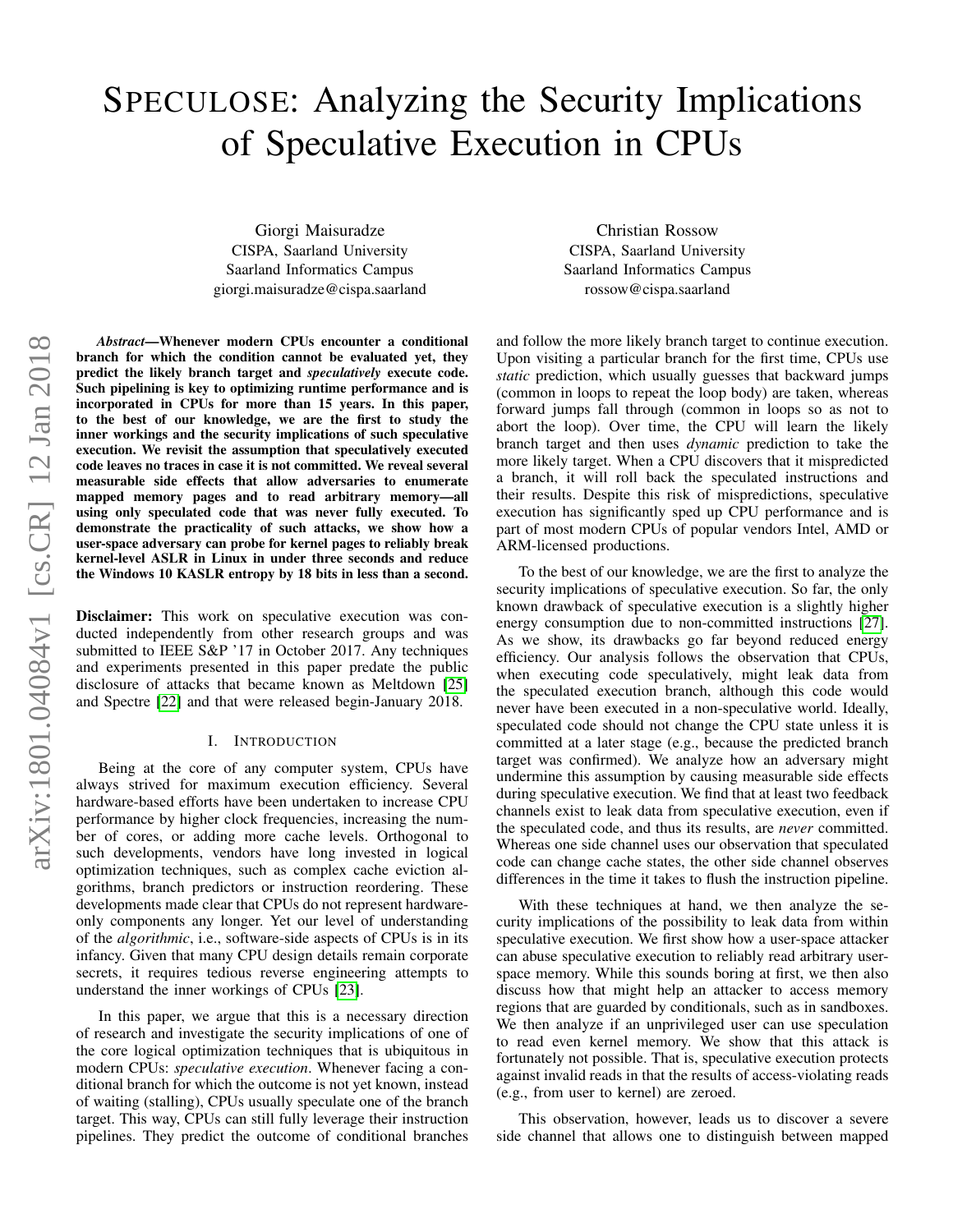and unmapped kernel pages. In stark contrast to accessviolating memory reads (which are zeroed), page faults (i.e., accesses to non-mapped kernel pages) stall the speculative execution. We show that an attacker can use this distinction to reliably and efficiently determine whether a virtual memory page is mapped. This effectively undermines a fundamental assumption of kernel-based Address Space Layout Randomization (KASLR) designs [\[10\]](#page-13-4) present in modern OSes (Windows 8.x+, Linux kernel 4.4+, iOS 4.3+, Android 8.x): KASLR's foremost goal is to hide the location of the kernel image, which is easily broken with speculative execution. Access violations in speculative execution—in contrast to violations in non-speculated execution—do not cause program crashes due to segmentation faults, allowing one to easily repeat checks in multiple memory ranges. In our experiments, we use commodity hardware to show that one can reliably break KASLR on Ubuntu 16.04 with kernel 4.13.0 in less than three seconds.

In this paper, we provide the following contributions:

- To the best of our knowledge, we are the first to explore the internals of speculative execution in modern CPUs. We reveal details of branch predictors and speculative execution in general. Furthermore, we propose two feedback channels that allow us to transfer data from speculation to normal execution. We evaluate these primitives on five Intel CPU architectures, ranging from models from 2004 to recent CPU architectures such as Intel Skylake.
- Based on these new primitives, we discuss potential security implications of speculative execution. We first present how to read arbitrary user-mode memory from inside speculative execution, which may be useful to read beyond software-enforced memory boundaries. We then extend this scheme to a (failed) attempt to read arbitrary kernel memory from user space.
- We discover a severe side channel in Intel's speculative execution engine that allows us to distinguish between a mapped and a non-mapped kernel page. We show how we can leverage this concept to break KASLR implementations of modern operating systems, prototyping it against the Linux kernel 4.13 and Windows 10.
- We discuss potential countermeasures against security degradation caused by speculative execution, ranging from hardware- and software- to compiler-assisted attempts to fix the discovered weaknesses.

## <span id="page-1-1"></span>II. ANALYSIS OF SPECULATIVE EXECUTION IN X86

In this section, we first provide an overview of the basic x86 architecture in general. We then introduce the concept of speculative execution and its implementation details in the recent x86 microarchitectures such as Haswell and Skylake. To understand the inner workings of speculative execution, this section also describes the details of branch prediction techniques that are used by modern processors.

These inner details allow for an attack that abuses speculative execution to break kernel-level Address Space Layout Randomization (KASLR). This section therefore also introduces KASLR, an in-kernel defense mechanism, deployed in most modern operating systems. To add an emphasis the importance of KASLR, we will show a wide range of kernel attacks that are possible in the absence of KASLR. Later, in Section [IV,](#page-4-0) we will combine branch prediction and speculative execution to anticipate the speculatively executed path after a conditional branch. This will be a key to executing arbitrary code speculatively, which we will use in our attack to remove the randomness introduced by KASLR.

# *A. Generic x86 architecture*

Despite being a CISC (Complex Instruction Set Computing) architecture, x86[1](#page-1-0) constitutes *the* prevalent architecture used for desktop and server environments. Extensive optimizations are among the reasons for x86's popularity.

Realizing the benefits of RISC (Reduced Instruction Set Computing) architectures, both Intel and AMD have switched to RISC-like architecture under the hood. That is, although still providing a complex instruction set to programmers, internally they are translated into sequences of simpler RISClike instructions. These high-level and low-level instructions are usually called macro-OPs and micro-OPs, respectively. This construction brings all the benefits of RISC architecture and allows for simpler constructions and better optimizations, while programmers can still use a rich CISC instruction set. An example of translating macro-OP into micro-OP is shown in the following:

|  |                                       |  | load t1, $\lceil \text{max} \rceil$ |  |
|--|---------------------------------------|--|-------------------------------------|--|
|  | 2 add $[\text{rax}]$ , 1 => add t1, 1 |  |                                     |  |
|  |                                       |  | store [rax], t1                     |  |

Using micro-OPs requires way less circuitry in the CPU for their implementation. For example, similar micro-OPs can be grouped together into execution units (also called ports). Such ports allow micro-OPs from different groups to be executed in parallel, given that one does not depend on the results of another. The following is an example that can trivially be run in parallel once converted into micro-OPs:

1 **mov** [**rax**], 1 2 **add rbx**, 2

Both instructions can be executed in parallel. Whereas instruction #1 is executed in the CPU's memory unit, instruction #2 is computed in the CPU's Arithmetic Logic Unit (ALU) effectively increasing the throughput of the CPU. Based on the availability of their corresponding execution ports and the source data, each of these instructions could also be executed out of order. In the previous example, the CPU could easily swap the order of addition and memory read, as there are no dependencies between them. Such reordering frequently allows optimizing a sequence of instructions for speed and data locality. Given the possibility of data dependencies in general, an execution cannot be done entirely out-of-order, though. Otherwise, such reordering would create data hazards and possibly even result in entirely different executions that do not reflect the macro-OP specification. To capture the complexity of such reordering, CPUs include another unit that maintains the consistency of the executed instructions.

<span id="page-1-0"></span><sup>&</sup>lt;sup>1</sup>Note that we will refer to both IA-32 (32-bit CPUs) and AMD64/Intel 64 (64-bit CPUs) as x86 for simplicity.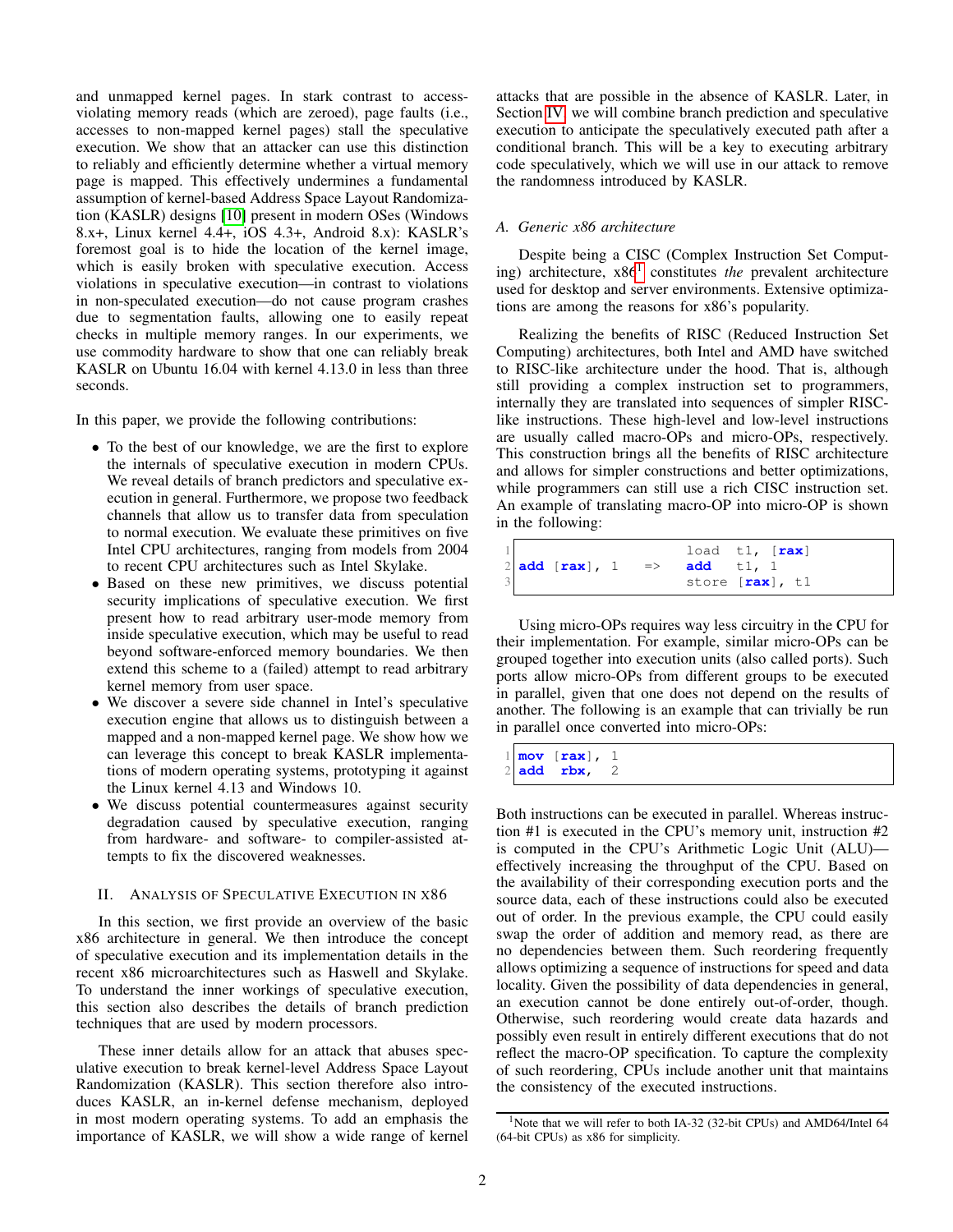<span id="page-2-0"></span>

Fig. 1: CPU Core Pipeline Functionality of the Haswell Microarchitecture [\[18\]](#page-13-5).

*1) Execution Units in Modern x86 CPUs:* As software changes over time, the underlying logic and hardware setup of CPUs is also subject to change. CPU vendors usually maintain microarchitectures to summarize various CPUs of the same generation, possibly varying in terms of clock speeds or number of cores. We will now describe the basic x86 CPU architecture based on the example of the Haswell microarchitecture, which is a recent Intel x86 microarchitecture and one of the microarchitectures that we will use in our experiments. Although the inner details differ from one microarchitecture to another, the basic building blocks (especially the ones that we use) remain mostly the same.

In Figure [1,](#page-2-0) we outline the most important parts of CPU's pipeline, based on the Haswell microarchitecture [\[18\]](#page-13-5). We split the whole pipeline into three parts: (i) Instruction fetch/decode, (ii) Execution, and (iii) Memory.

Fetch/Decode Unit: The fetch/decode unit is responsible for fetching the forthcoming (i.e., to-be-executed) instructions and preparing them for execution. There are different places where these instructions might be coming from. The fastest of these places is a micro-OP cache, which is a storage of instructions that are already decoded into their corresponding micro-OPs. If there is a miss in this cache, then the instruction has to be retrieved from one of the caches in the hierarchy (L1-I, L2, L3, L4), or ultimately, if none of the caches contain the data, from main memory. The fetched instructions are then decoded and passed to the execution unit as well as to the micro-OP cache. The details of how this is handled are not important for the remainder of our paper and we refer the interested reader to the respective CPU vendor documentation [\[18\]](#page-13-5). One crucial part to note, though, is that the address of the next instruction to fetch is controlled by the Branch Prediction Unit (BPU).

Execution: After decoding the instruction into the corresponding micro-OPs, they are put on the instruction dispatch queue to prepare for execution. Micro-OPs on the queue are checked for dependencies, and the ones with all source operands resolved are scheduled to one of 8 (in Haswell; varies in other architectures) execution ports. Further, the scheduled micro-OPs are added to the reorder buffer (ROB), which contains the sequentially consistent view of all executed instructions. Abstracting away from its details, it is sufficient for us to imagine the ROB as a unit that keeps micro-OPs in order while executing them out of order. Usually, the ROB is implemented as a ring buffer, with its head pointing to the newest micro-OP and its tail to the oldest not-yet-committed operation. *Committing* a micro-OP means to reflect the changes that it made to the machine state. Committing micro-OPs is done in order, i.e., a micro-OP can be committed only after it is done executing and all instructions before it are already committed. In contrast, however, finishing the computation does not directly mean that the micro-OP can be committed. A relevant example in our case is speculative execution, in which case a micro-OP can only be committed after the outcome of the speculation is known (i.e., after knowing that the speculated path was correctly predicted). This implies that CPUs have to maintain micro-OPs uncommitted until they can be committed. CPUs typically employ a maximum number of uncommitted/speculated instructions which aligns to the number of ROB entries (192 in Haswell). This limit might be further reduced by the availability of other resources, such as physical registers or available execution ports.

Memory Unit: The third part of the execution pipeline, the memory unit, is used for micro-OPs that access memory. Being the bottleneck in most executions, CPU designers pay special attention to this unit to improve its efficiency. That is the reason why in modern architectures we have a hierarchy of memory caches, each containing different sizes of buffers with varying access speeds. Haswell's memory hierarchy, for example, comprises Load and Store Buffers (72 and 42 entries in Haswell, respectively), followed by various levels of caches (L1-I/L1-D, L2, L3, L4), and finally the main memory. Each load operation is done in the following way:

- 1) When a load micro-OP is scheduled, a load buffer entry is allocated that will hold the loaded data until it is committed.
- 2) To retrieve the data, the L1 data cache is queried. In case of a cache hit, the data will be loaded into the load buffer entry of the corresponding micro-OP.
- 3) In the case of an L1 cache miss, the data will be queried from the higher cache hierarchies or, ultimately, from the main memory.

Executing a memory load involves two buffers. First, a load buffer entry is allocated which will be tied to the corresponding load micro-OP, and will hold the loaded data after it is returned from the L1 data cache. Second, in the case of a cache miss, the L1 data cache has to load the missing data from the higher memory hierarchy. To service multiple cache misses in parallel, the L1 data cache has its own buffer consisting of memory accesses that have to be resolved. Haswell, e.g., has a 3[2](#page-2-1)-entry buffer and can handle 32 cache misses<sup>2</sup> in parallel.

Executing load micro-OPs speculatively means that new load buffer entries will be allocated for each of them; however, they will not be freed until the CPU is done speculating. As commits are not carried out until the result of speculation are known, the loaded data cannot reach the architectural register and cannot be discarded yet. This means that while speculating, the maximum number of load instructions that can be executed is limited by the size of the load buffer. After

<span id="page-2-1"></span><sup>&</sup>lt;sup>2</sup>Note that in reality even cache hits will allocate entries in the buffer; however, as cache hits are serviced instantaneously, they can be ignored.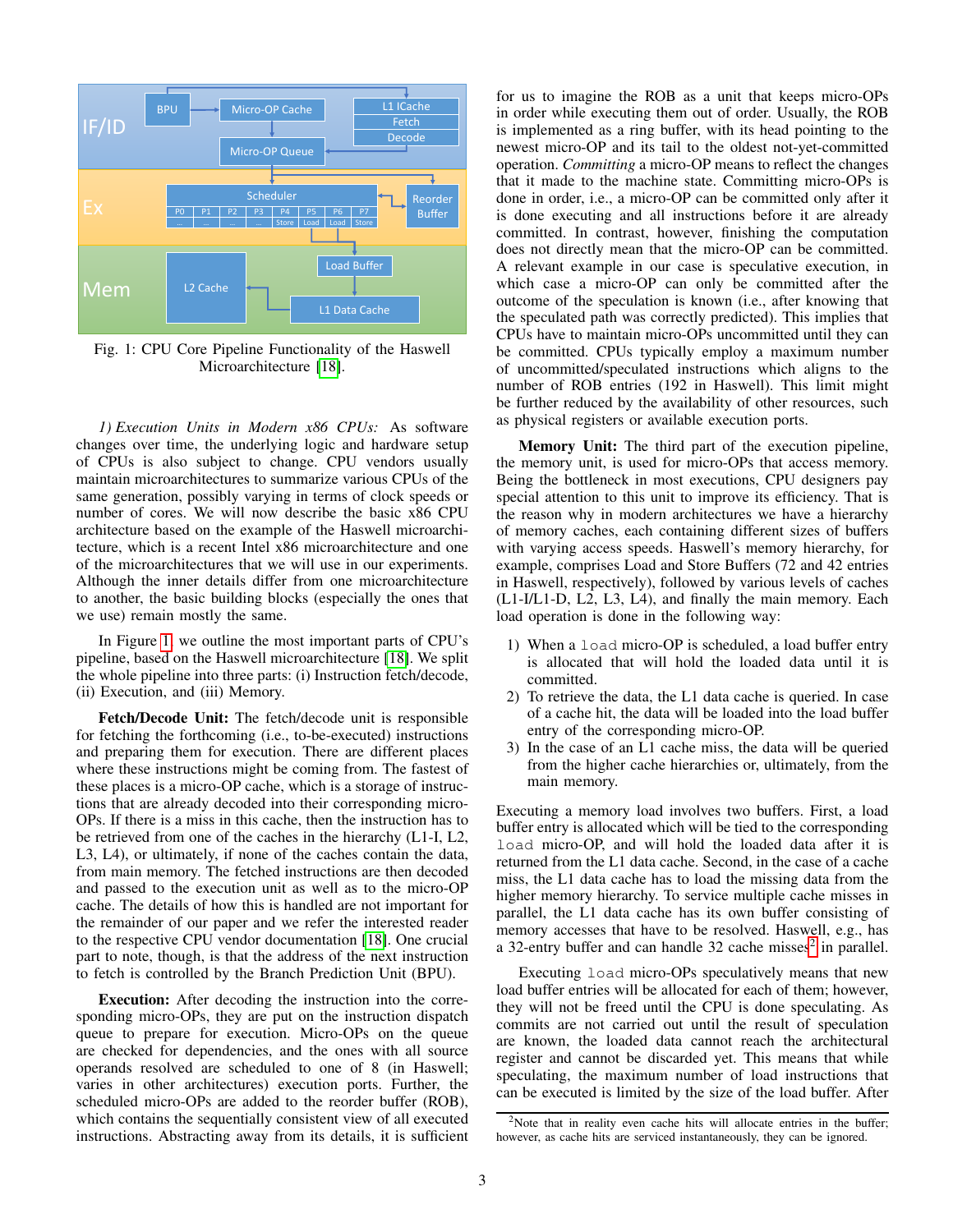reaching the limit, the execution of subsequent load micro-OPs will be stalled. Given the generous sizes of load buffers in recent microarchitectures (72 entries in Haswell), for most programs this will not be an issue. However, we will use this limitation as an advantage when measuring the access times of mapped/unmapped memory accesses in Section [IV-F.](#page-7-0) Also worth noting here is the case of cache misses in the L1 data cache. As we previously mentioned, there is a limited number of ongoing cache misses that can be handled by the L1 data cache (32 in Haswell). This, combined with the fact that faults cannot be handled speculatively, means that after having 32 faulty cache misses (e.g., cache miss resulting in page fault), all the subsequent memory operations will be stalled.

*2) Speculative Execution:* Speculative execution is an important optimization carried out by most CPU architectures. Programs, generally, have many conditional branches. Evaluating the condition in a conditional branch might take some time (e.g., reading data from memory, which can take hundreds of cycles if it comes from main memory. Instead of waiting for a branch condition to be evaluated, the CPU speculates on the outcome and starts speculatively executing the more likely execution path. Once the condition for the branch can be evaluated, this results in two possible scenarios:

- 1) The prediction was correct  $\rightarrow$  The speculatively executed instructions were correct and thus will now be committed.
- 2) The prediction was wrong  $\rightarrow$  The speculatively executed instructions are flushed and the correct path is executed from the beginning (non-speculatively).

Optimizing the correctness of branch prediction is thus of utmost importance for performance. Perfect prediction means that the CPU never has to wait for slow branches and will always execute the correct path. In contrast, mispredictions penalize the execution by forcing the CPU to flush all the progress it has made since the speculation and start over from scratch.

## *B. Branch Prediction*

As the efficacy of branch predictors directly influences the performance of CPUs, hardware vendors have improved predictors over time. Therefore, branch predictors not only differ from vendor to vendor, but also between different generations of microarchitectures (e.g., Haswell vs, Skylake). The basic principle is the same: branch predictors try to foresee the outcome of conditional branches. There are generally two types of predictors, static and dynamic. When a CPU sees a conditional branch for the first time, it has to resort to a static predictor to guess the outcome based on simple expert-knowledge heuristics. In contrast, if the branch has been executed previously, a dynamic predictor can make more informed decisions by looking at previous branch outcomes.

The simplest example of a static predictor can be predicting any branch to be either always taken or never taken. However, intuitively, these predictors are not highly precise. The most widely used static predictor, that also exists in most modern CPUs, is called BTFNT (backwards taken forwards not taken). As its name suggests, this static predictor predicts forward branches not to be taken and backwards to be taken. The reasoning is that loops (i.e., backward jumps) are usually taken more than once, and the first case of conditionals (i.e., fallthrough cases of forward jumps) are more likely to be taken. The success rate of the predictor can be further improved by the compiler, which aligns the cases of conditionals according to the static predictions of the underlying hardware.

The simplest example of a dynamic branch predictor is a one-bit history predictor, which stores a single bit for each branch instruction. This bit denotes whether the branch was taken or not in the previous execution. Most CPUs are believed to<sup>[3](#page-3-0)</sup> have 2-bit predictors (also called 2-bit saturating counters) [\[37\]](#page-13-6). These two bits represent a counter that is incremented every time the branch is taken and decremented otherwise. To decide the outcome of the predictor, the values of the counter  $\{0, 1, 2, 3\}$  are mapped to decisions  $\{strongly$ not-taken, weakly not-taken, weakly taken, strongly taken}. Apart from simple history matching, dynamic predictors can also detect cycles or nested branches, e.g., by using local or global history bits or even combining them together. However, dynamic branch predictors are out of scope of this paper and therefore, we will not go into more detail here.

In the following, we will use static predictors, as they show a relatively coherent behavior across different CPUs, making it possible to reliably anticipate their outcome. For example, if a CPU sees a branch at address A with a forward conditional branch for the first time, the static branch predictor will predict the branch to be not taken (according to BTFNT). In principle, the same thing can also be done on dynamic predictors by training them at the beginning and then taking the opposite branch of what the *trained* predictor expects.

# <span id="page-3-1"></span>*C. Kernel ASLR*

With this basic CPU knowledge, we now turn to ASLR, a defense mechanism whose underlying assumptions an adversary can undermine with speculative execution. Address Space Layout Randomization (ASLR) [\[33\]](#page-13-7) is a widely deployed defense technique against code-reuse attacks. In user space, ASLR randomizes the base addresses of the program's memory segments, thus preventing the attacker from knowing or predicting the addresses of gadgets that she needs for codereuse attacks. ASLR is applied to a program at load-time and whenever a program requests a new memory allocation. ASLR raises the bar for adversaries in doing successful exploitation, and thus is supported by all modern operating systems.

The recent increase of attack targets towards the kernel side [\[16\]](#page-13-8), [\[20\]](#page-13-9), [\[28\]](#page-13-10), [\[30\]](#page-13-11), [\[32\]](#page-13-12) motivated the operating system developers to create similar countermeasures against codereuse attacks for kernel code. This resulted in creating KASLR (Kernel ASLR), which is an ASLR implementation for the kernel, i.e., randomizing the kernel's image base address as well as its loaded modules/drivers and allocated data. While historically the kernel image was loaded at a fixed address (e.g., 0xffffffff80000000 in Linux), with KASLR, the kernel is placed at a different address at boot time. KASLR is supported by all major operating systems, Windows (from Vista), OSX (from Mountain Lion 10.8) and Linux (from 3.14, and enabled by default from 4.12). KASLR is meant to (1) protect against remote attackers, and (2) as a defense against privilege escalation attacks from local adversaries. In

<span id="page-3-0"></span><sup>&</sup>lt;sup>3</sup>Branch predictor details are not part of official vendor documentation.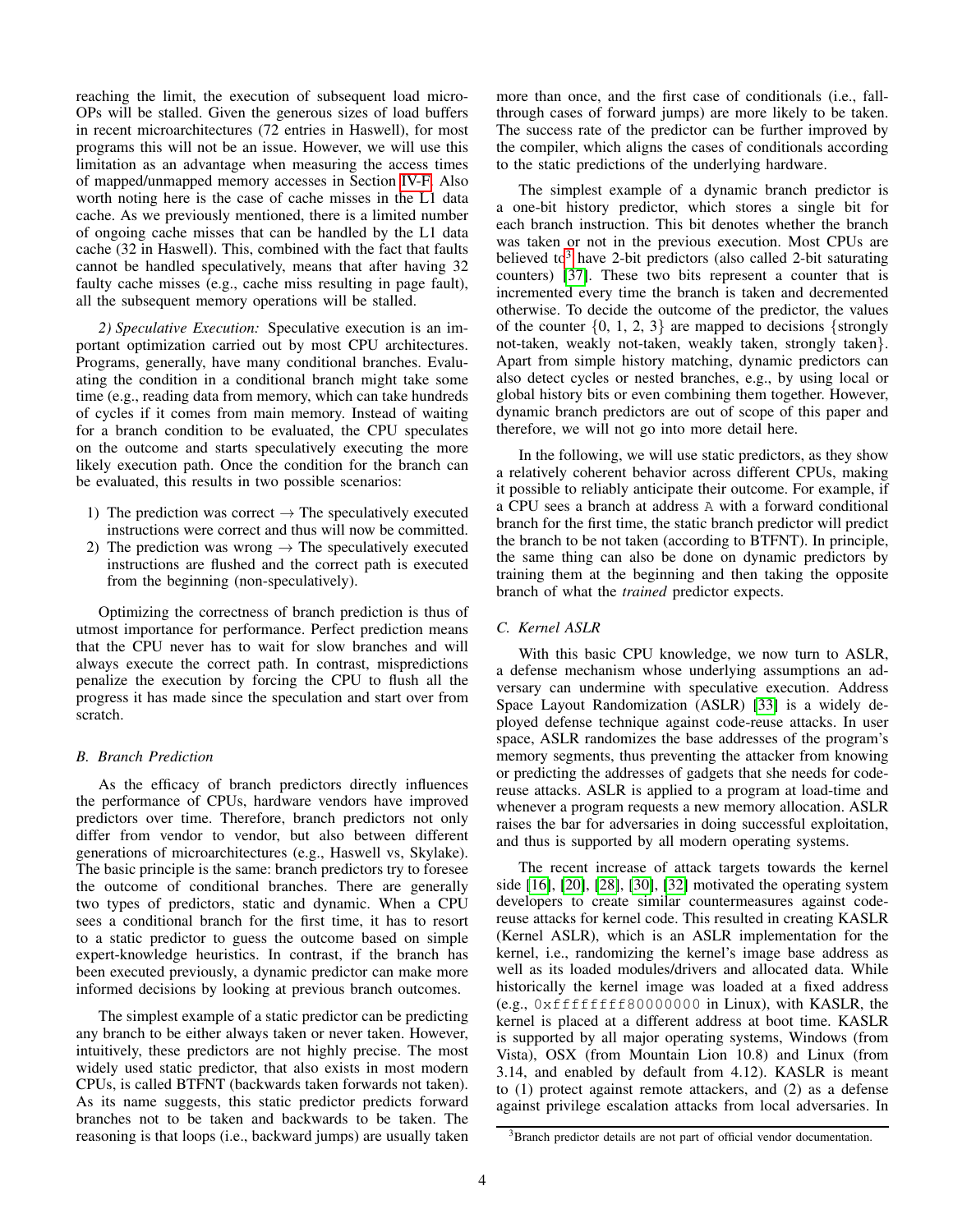our KASLR derandomization attack, we assume the latter case, i.e., when the attacker tries to reveal the location of critical kernel functions in order to use this in a subsequent exploitation.

Windows KASLR: KASLR implementations differ between OSes, or even among different versions of the same OS. In general, at every boot, the kernel image and the loaded modules/drivers are allocated at random addresses. In Windows 10 (version 1709), there is a dedicated kernel memory region in the range from 0xfffff8**00000**00000 to 0xfffff8**80000**00000, containing allocation slots of 2MiB each (i.e., large pages). KASLR will then randomly assign these slots to the kernel image and to the loaded modules, resulting in 262144 possible slots where the kernel image can reside, i.e., 18 bits of randomness.

Linux KASLR: In Linux, KASLR randomly chooses any page from which to start loading the image. By default, the size of this page is 2MiB, and the range in which the randomization can happen is from 0xffffffff**800**00000 to 0xffffffff**c00**00000. This gives at most 512 possible kernel base image start pages (minus the image size itself), i.e., 9 bits of randomness. The dedicated memory range of the kernel image is followed by a memory region for kernel modules. It starts at 0xffffffff**c0000**000 and can go as far as 0xffffffff**fd200**000. However, only the load offset is randomized, i.e., the first loaded module will be loaded at a randomly chosen 4KiB page from the range [1,1024]. All consecutively loaded modules will then follow the first one, giving in total 10 bits of randomness.

## III. THREAT MODEL

This section details our threat model and assumptions we make about the attack environment. Our threat model assumes a local attacker and is in accordance with the threat model of other attacks against KASLR [\[12\]](#page-13-13), [\[14\]](#page-13-14), [\[17\]](#page-13-15), [\[19\]](#page-13-16). More specifically, we envision the following scenario:

- 1) An attacker can already execute arbitrary code on the victim's system in *user mode* without elevated privileges. This means that either the attacker is running her own executable as a local user on the machine, or can inject arbitrary code in an already running user program.
- 2) The attacker knows an exploitable kernel vulnerability and aims to abuse this vulnerability to elevate her privileges. For example, a vulnerability could allow her to hijack the kernel process's control flow (if the attacker knows the precise memory location of the kernel).
- 3) We assume the OS deploys KASLR that mitigates such exploitation attempts by randomizing the kernel's image base address. This implies that there is no other way to leak address space information from the kernel that would otherwise undermine KASLR.
- 4) Given that a naïve trial-and-error search would crash the kernel, we assume that the attacker cannot just brute-force kernel addresses.

# <span id="page-4-0"></span>IV. POTENTIAL ABUSES OF SPECULATIVE EXECUTION

A key observation of our analysis in Section [II](#page-1-1) is that in case of a branch misprediction, the CPU has been executing the set of instructions that it was actually not supposed to execute. We will now outline techniques where an attacker can abuse speculative execution to leak certain information (e.g., memory content, mapped pages), ultimately compromising fundamental assumptions of KASLR in Linux and Windows. First, we will provide an overview of the basic approach and show several code patterns that allow abuse of speculative execution as a potential side channel. We will then discuss how an attacker could use these techniques to identify the memory region of a KASLR-protected kernel.

# *A. Enforced Speculative Execution*

If we trick the CPU into a branch misprediction, it will speculatively execute code that was not actually meant to be executed. But: *How can we force the CPU to enter code parts that we want to execute speculatively?* To execute a piece of code speculatively, we first have to ensure that the branch condition takes "long" to evaluate, and in the meanwhile code after the conditional jump is executed in parallel. To slow down branch condition computation, we propose to fill up a port of the CPU with many computations that the condition has to wait for before it can evaluate. For the remainder of this paper, we will use integer multiplications (imul reg32, imm32) to compute an input for a conditional branch. The imul instruction multiplies register reg by immediate imm and stores the result in reg. In our example, several (we use 2048 in the remainder of this paper) subsequent imul will fill the multiplication port.

In addition, we have to make sure that the condition and the speculated code are not scheduled on the same execution ports. Otherwise, there will be no free execution units to run the speculated code. For example, if we want to use memory reads (mov reg32, mem32) within speculative execution, these instructions will be scheduled on memory load ports (5 & 6 in Haswell). While ports may slightly differ between architectures, they (and thus the described procedure) are relatively stable and well-documented in vendor manuals [\[18\]](#page-13-5).

<span id="page-4-1"></span>

|               | imul           | r9.3       | ; Repeat imul to fill   |
|---------------|----------------|------------|-------------------------|
|               | $\cdots$       |            | ; the ALU's queue       |
|               | imul           | r9,<br>- 3 |                         |
|               | cmp            | r9b, 3     | ; Requires imul result  |
|               | iе             | ClTrue     | ; and has to speculate  |
| 6             | $<< \ldots >>$ |            | ; Code that is executed |
|               | $<< \ldots >>$ |            | ; speculatively         |
| 8             | jmp            | Exit       |                         |
| $\mathcal{Q}$ | $C1$ True:     |            |                         |
| 10            | $\ll$ >>       |            |                         |
|               | Exit:          |            |                         |

Listing 1: Code pattern to trigger speculative execution via static prediction (BTFNT) of the conditional jump in line 5

Listing [1](#page-4-1) outlines the basic idea. We first fill a port with many imul instructions that depend upon each other (lines #1–#3). The compare instruction (line #4) has to wait for the result of this multiplication chain, while the CPU speculates that the conditional forward jump (line #5) is not taken. This code pattern thus allows us to (speculatively) execute arbitrary code (placeholders in lines #6–#7) that would have never been executed without speculation. In all our experiments, the initial value of  $r9$  is 3. Therefore, after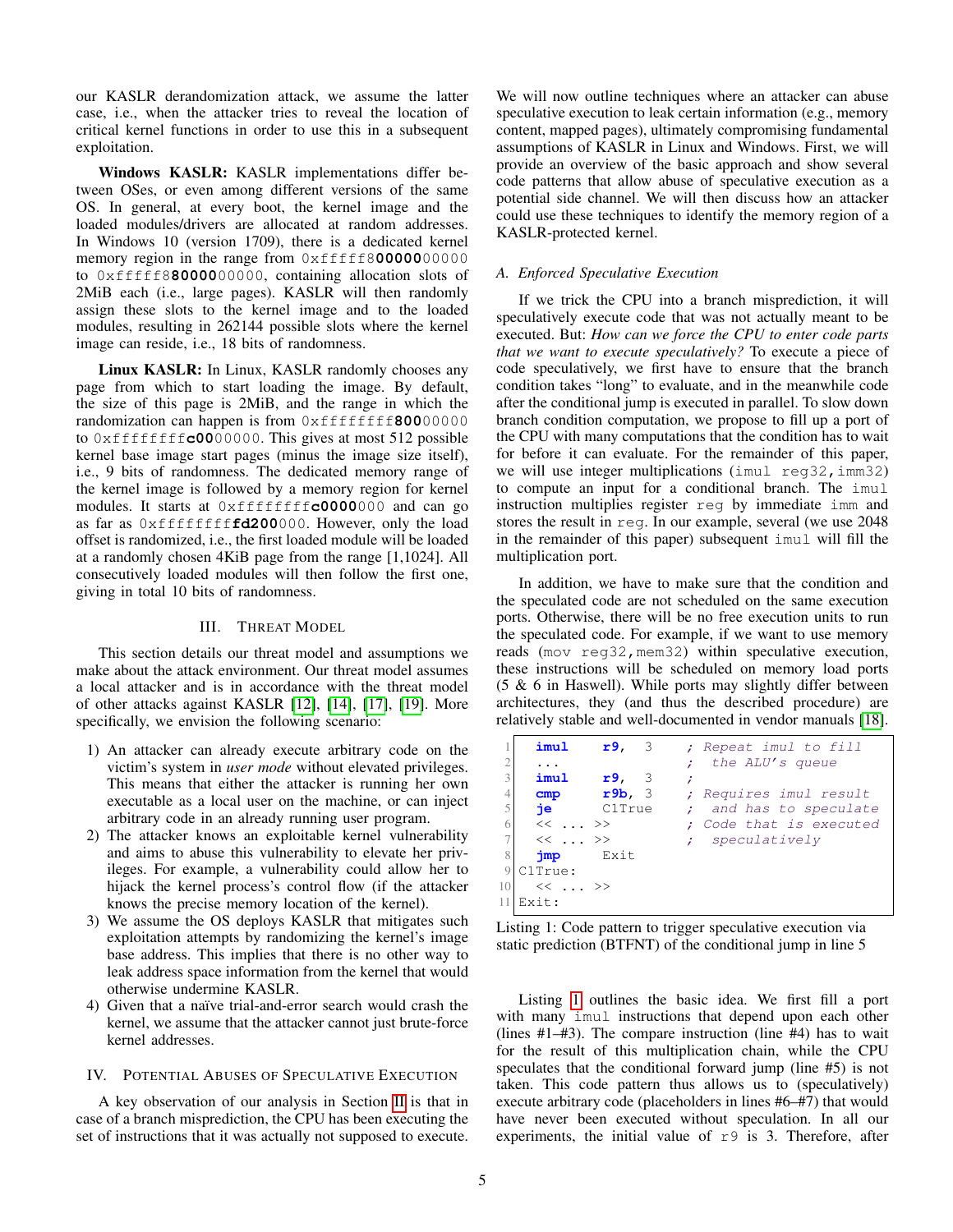multiplying it 2048 times by 3, the least significant byte of r9 will be  $3^{2048+1}$  mod  $256 = 3$ , i.e., the outcome of the conditional jump (line #4) was mispredicted.

When executing this code several times, the dynamic branch predictor will kick in and correctly predict the outcome. To avoid this we use ASLR, i.e., we re-run the program after each execution, which will re-randomize the base address of the executable and thus the address for which the prediction is stored. This forces the static predictor to make decisions again.

If an OS does not randomize the base address (either lack of ASLR, or ASLR randomization as boot time, such as in Windows), we have to search for alternative solutions. One (that we will use later) is writing a larger probe program that runs several speculative executions in batch and thus just needs to be called once. This leaves dynamic prediction no chance, but allows executing long code speculatively. Another solution would be to manually unlearn the prediction result. This could, e.g., be done by running the program with inverted conditionals for several times before calling it with the actual conditionals thereby enforcing the dynamic predictor to mispredict.

## <span id="page-5-3"></span>*B. Feedback Channel from Speculation*

While we explained speculative execution can now be enforced, we will now discuss how any computations done in speculation can feed back data to the outside (non-speculated) execution. We face a natural challenge. As soon as the CPU would identify a misprediction, it would flush (revert) the mispredicted branch and would thus not commit its result. That is, without special care, the outside world could not see any effects from speculative execution. That means that we have to find a feedback channel for the data we want to leak during speculative execution. That is, to reason about the outcome of the speculated code, we need to communicate back from the speculative execution to the non-speculated execution flow of the program.

Although ideally it is not supposed to, we find that speculative execution *modifies* the CPU state in such a way that it becomes measurable in non-speculated execution. This allows us to leak data from within speculation, although the explicit results of the speculated code have been flushed and are not observable. As direct communication from speculative to regular execution is unfeasible, we have to think of potential side channels. We describe two exemplary feedback channels that we can use for these goals in the following.

<span id="page-5-4"></span>*1) Caching Side Channel Feedback:* Our first feedback channel reads memory inside speculative execution. Such reads store the memory content in the L1 data cache, which can be detected by measuring its subsequent access time from normal execution. This technique can be used to leak a single bit of information per cached line. In the remainder of this paper, we mainly use this approach, as shown in Listing [2.](#page-5-0)

```
\langle\langle \, . \, . \, . \, \rangle \rangle ; slow condition \rightarrow ZF=1
2 jz C1True
3 mov rbx, [rax] ; cache memory at rax
4 jmp Exit
5 C1True:
6 \leq \ldots \gg ; real execution
7 Exit:
8 << measure [rax] access time >>
```
<< fast when cached, slow otherwise >>

Listing 2: Code fragment for caching feedback channel

*2) Conditional Flushing Slowdown Feedback:* Our second feedback channel measures the time it takes to recover from mispredicted branches. The core observation here is that the recovery time will depend on the state of the pipeline when flushing occurs. For example, if we consider the code in Listing [3,](#page-5-1) the time it takes to flush the pipeline will be less if we stop the execution (hlt) from inside the speculative execution. This is true even if the executed instructions are simple nops. Note that, as we use caching as our main source of feedback channel, we have not investigated all possible types of such side-effect-incurring instructions.

```
\langle\langle \, \ldots \rangle \rangle ; slow condition \rightarrow ZF=1
2 << Start Measurement >>
3 jz C1True
4 nop ; repeat
5 ... ; nops
6 nop ; 128 times
7 [hlt] ; halt the execution
8 jmp Exit
9 C1True:
10 \leq \langle \cdot, \cdot \rangle ; real execution
11 Exit:
12 << End Measurement >>
```


### *C. Detecting Static Predictor Behavior*

We have described in Section [II](#page-1-1) that there are multiple strategies for static predictors. The code mentioned in Listing [1,](#page-4-1) for example, assumes that the CPU statically predicts that forward jumps are not taken. In the following, we outline two tests to reveal the forward jump prediction strategy for a specific CPU. The first test aims to find out if the forward jumps are predicted to be taken or not. The code in Listing [4](#page-5-2) checks if forward jumps are predicted to be *not* taken:

<span id="page-5-2"></span>

| $<< \ldots >>$<br>пе | C1True                                 | ; slow condition->ZF=1<br>; Condition is true |
|----------------------|----------------------------------------|-----------------------------------------------|
| C1False:             |                                        |                                               |
| mov                  |                                        | $rsi$ , $[r11]$ ; $r11$ user address          |
| jmp                  | Exit                                   |                                               |
| C1True:              |                                        |                                               |
| jmp                  | Exit                                   |                                               |
| Exit:                |                                        |                                               |
|                      | $\ll$ measure [ $r11$ ] access time >> |                                               |

Listing 4: Detect forward-not-taken predictor

In the above listed code, the conditional branch (line #2) will eventually evaluate to true, i.e., it will jump to C1True. That is, the repetition of imul before (line #1) will fill the port such that the condition is not known and speculative execution will be started. If the branch was predicted not to take the forward jump, then the memory read (line #4) will be speculated, caching the value at  $r11$ . Checking the access time of memory at r11 (line #9) reveals the decision, i.e., if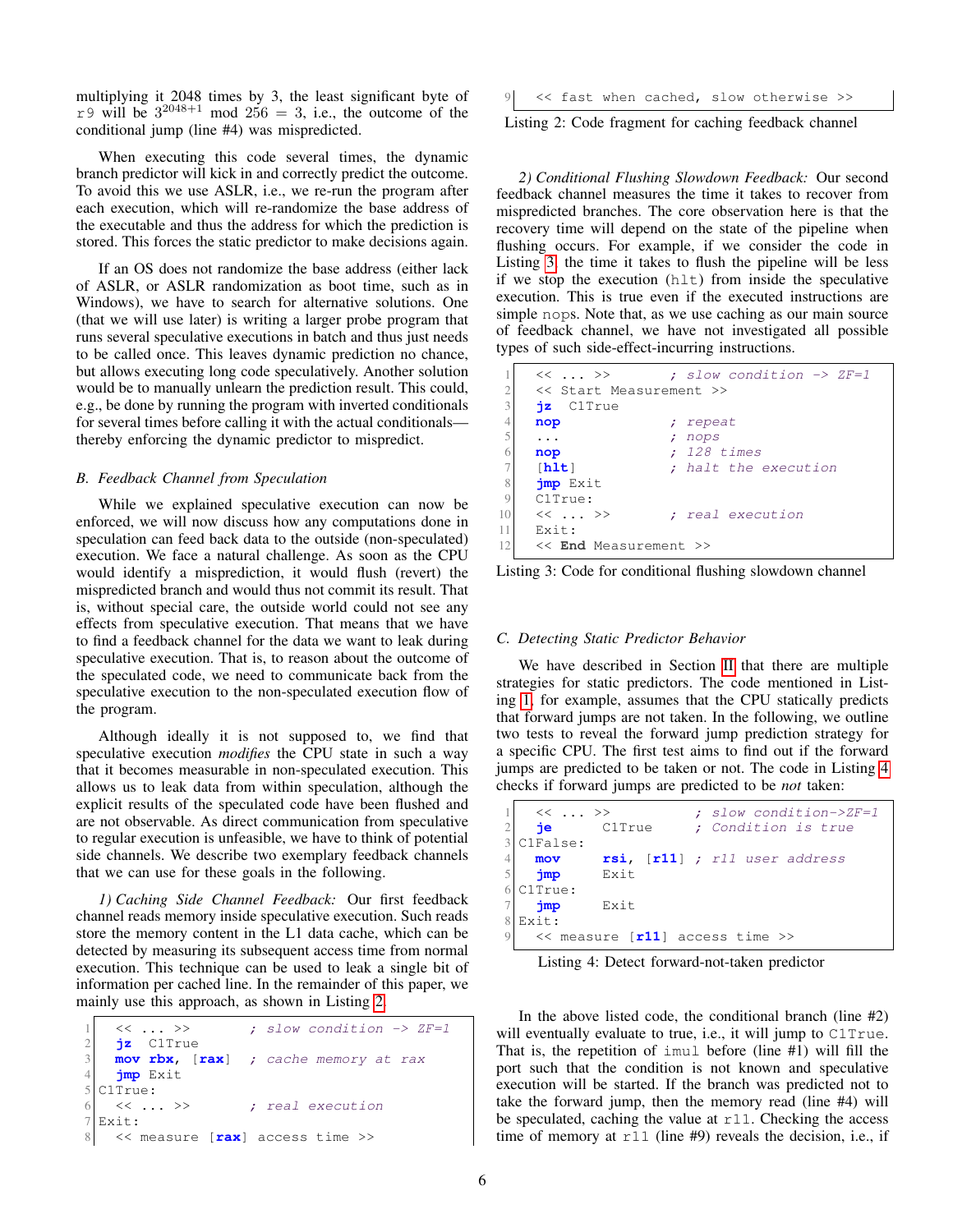access to r11 is faster than non-cached access, the predictor uses the fall-through case for forward jumps.

On the other hand, to check if forward jumps are predicted as taken, we can invert the above listed code by inverting the condition of the conditional jump:

| <<  >>        | ; slow condition->ZF=1                 |
|---------------|----------------------------------------|
| ine           | ; Condition false<br>ClTrue            |
| C1False:      |                                        |
| jmp           | Exit                                   |
| C1True:       |                                        |
| mov           | $rsi$ , $[r11]$ ; $r11$ user address   |
| $\frac{1}{2}$ | Exit                                   |
| Exit:         |                                        |
|               | $\ll$ measure [ $r11$ ] access time >> |

Out of the CPUs that we tested, only the Sandy Bridge microarchitecture seems to be predicting forward jumps as taken. Others speculate the fall-through case, which is the expected outcome. Note that the prediction behavior is independent from the condition, e.g., both je and jne will be predicted the same (either both jump, or both fall through). For simplicity, all following examples will assume that fall-through cases are speculated. In our experiments (e.g., on Sandy Bridge), we will adjust the branch behavior accordingly.

## <span id="page-6-4"></span>*D. Arbitrary Memory Read*

We now try to abuse speculative execution to read arbitrary memory that should not be accessible during normal (committed) execution. The basic idea is as follows: in speculative execution we check the memory content at a specified address, and report the result back using one of the feedback channels described in Section [IV-B.](#page-5-3) To leak an arbitrary byte in memory, we use several test instructions to leak a byte bit-by-bit, i.e., it takes 8 checks to read a byte from memory.

```
<< ... >> ; slow condition->ZF=1
2 je C1True ; Taken
3 C1False:
4 ; --- START of SPECULATION ---
5 mov r10b, BYTE PTR[r10]
6 test r10b, 1 ; test 1st bit
7 jz C2True
8 C2False: ; 1st bit is 1
9 jmp Exit ; Lvl2 Speculation
10 \, \text{C2True:} ; 1st bit is 0
11 mov rsi, [r11] ; cache mem @ r11
12 jmp Exit
13 ; --- END of SPECULATION ---
14 C1True:
15 << ... >>
16 Exit:
17 ; if [r11] is cached
18 ; 1st bit of [r10] = 119 ; else
20 ; 1st bit of [r10] = 0
```
Listing 5: Arbitrary memory read via nested speculation

Listing [5](#page-6-0) shows the code listing that we can use to read one bit of arbitrary memory. In this example, we want to read a value that is located at address r10: While the multiplication results are being evaluated (line #1), C1False is executed speculatively. Inside, we read a byte stored at the target address  $(r10)$  into register  $r10b$  (line #5). Based on the least significant bit of the read value, we make the decision to either jump to C2False or C2True. Until the memory at r10 (line #5) is read, C2False (line #8) will be run in *nested* speculation regardless of the pending test result (line #6). Assuming that the memory read (condition for second-level speculation) is faster than the sequence of multiplications (condition for firstlevel speculation) $<sup>4</sup>$  $<sup>4</sup>$  $<sup>4</sup>$ , the outcome of the second branch condition</sup> will be known sooner than the first one. Once the test result and thus the condition of the second conditional jump (line #7) is known, the second-level speculation will be flushed. The CPU would then start to execute the *correct* jump target (line #10). Note that this does not flush the first-level speculation (that started in line #3). Therefore, C2True, which caches the feedback address  $r11$  (line #11), is executed only in the case that the read memory has 0 for its least significant bit. The side effects of caching r11 can be easily detected from outside the speculative execution (line #16), when the multiplication result is finally known and the speculated paths are flushed.

By repeating this code snippet with different bit offsets to test, we can leak entire bytes or memory ranges. Technically, we need to flush the feedback address r11 from the cache so that we can start fresh measurements, e.g., using clflush.

#### <span id="page-6-3"></span>*E. Arbitrary Kernel-Space Memory Read (But...)*

Being able to read arbitrary user memory might have some interesting use cases, even for local attackers which seemingly already can read arbitrary code (for discussion see Section [VI\)](#page-10-0). Following our threat model of a user-space attacker, the immediate follow-up question is now: *Can we even read memory in regions for which we do not have privileges?*

In our second experiment we thus aim to read privileged memory in kernel-land as an unprivileged user. In other words, we want to check if privilege separation between user and kernel was taken into account also during speculative execution. To this end, we ran the code from Listing [5](#page-6-0) with probe address pointing to a kernel address. After running the code against various microarchitectures, much to our surprise, we saw that the code was being executed and the kernel memory was read. However, the values that we read were *not* the true values we expected. More specifically, we observed that instead of getting the actual content of the memory, we would read 0s for all read kernel addresses. This is good news in that an arbitrary kernel memory read is not possible from user space, which would be a complete disaster for security.

```
<< ... >> ; slow condition->ZF=1
2 je C1True
3 C1False:
4 ; --- START of SPECULATION ---
5 cmp [r10], 0 ; r10 = K
6 jz C2True
7 C2False: ; page is not mapped
8 jmp Exit
9 C2True: ; page is mapped
10 mov rsi, [r11] ; r11 user address
11 jmp Exit
12 ; --- END of SPECULATION ---
13 C1True:
```
<span id="page-6-1"></span><sup>4</sup>We verify this assumption as part of our experiments.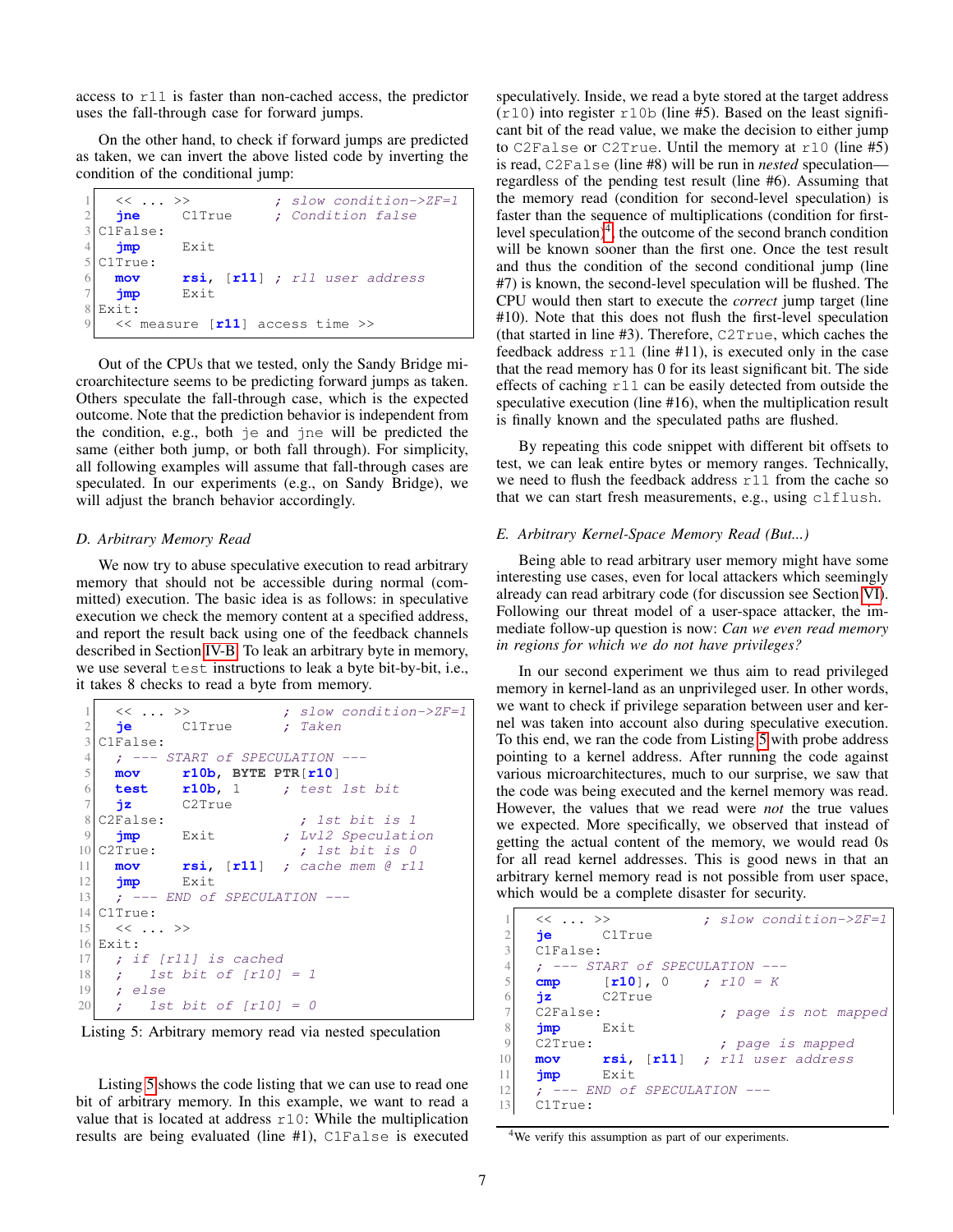| $14$ $\frac{1}{2}$ mp | Exit                                  |  |  |
|-----------------------|---------------------------------------|--|--|
| $15$ Exit:            |                                       |  |  |
|                       | 16 $\ll$ measure [r11] access time >> |  |  |

| Listing 6: Checking if address K is mapped |  |  |  |  |  |  |
|--------------------------------------------|--|--|--|--|--|--|
|--------------------------------------------|--|--|--|--|--|--|

Interestingly, however, our measurement results differed completely when we tried to read the values of kernel-land virtual addresses that did not map to any physical page. In such a case, the execution of the corresponding micro-OP would stop, together with the micro-OPs that use the value read from it. For example, if we read a non-mapped value into a register rax, using rax anywhere in subsequent instructions as a source operand will stall its execution. This leads to a clear distinction between an access violation that results in a 0 being read, while in the case of a page fault (e.g., when the memory page is not mapped) the entire execution stalls. An attacker can use this side channel to distinguish between mapped and unmapped kernel pages. If a byte read from kernel is 0, the page was mapped; otherwise the page was not mapped. To check if a kernel address K is mapped or not, we use the code from Listing [5](#page-6-0) with the exception that now we check for the memory content to be 0. The assembly code for it is displayed in Listing  $6$  ( $r10$  is K).

We can further simplify this code by removing the second level conditional as shown in Listing [7.](#page-7-1) The observation here is that whenever we read something from a mapped kernel page we get a 0 back, and whenever the page is not mapped execution stalls. Therefore, we can use the read value as an offset in a memory access that is caching the user-space address (line #6). The offset in  $rax$  is 0 in the case of a GPF and thus  $r11$  will be cached. In the case of a non-mapped page, the execution stalls after line #5. Note that removing the register offset would remove the dependency between lines #5 and #6 and thus allow for instruction reordering, destroying the side channel.

```
<< ... >> ; slow condition->ZF=1
2 je C1True
3 C1False:
4 ; --- START of SPECULATION ---
5 mov rax, [r10] ; r10 = K
6 mov rsi, [r11+rax] ; r11 user address
7 jmp Exit
8 ; --- END of SPECULATION ---
9 C1True:
10 jmp Exit
11 Exit:
12 \lt measure [r11] access time >>
```
Listing 7: Checking mapped pages via load dependency

#### <span id="page-7-0"></span>*F. Reasoning About the Observed Side Channel*

Having this side channel at hand, it is not hard to see that schemes like KASLR that try to hide the presence of kernel pages are severely threatened. One immediate question that came to our mind was: *Why does the CPU proceed with speculative execution in the case of access violations (thereby creating this side channel)?* We expected the CPU to stall the execution whenever any fault occurs, be it either insufficient privileges or a page fault. In practice, however, we see a clear difference.

In the following, we try to explain the underlying process in these two scenarios. Due to the lack of documented details on CPU internals, this explanation has to be taken with a grain of salt. The core problem is caused by the fact that faults cannot be handled by the memory unit during speculative execution, i.e., they are only dealt with at the commit stage. In the case of kernel memory accesses, we have two types of faults. A general protection fault (GPF) occurs if memory is mapped, but we do not have sufficient access rights to read it. Second, a page fault (PF) occurs when memory is not mapped at all. Given that memory units cannot handle faults speculatively (until later at commit stage), there are two different scenarios how these two faulty memory accesses are serviced. In the case of GPF, the memory access is actually still carried out by the L1 data cache. However, because of a privilege fault, the actual data is not put into a load buffer entry; instead the entry is marked as faulty to be handled later at commit stage. Remember that each memory access allocates a new load buffer entry, which remains allocated until the micro-OP is not committed. The observed value 0 in such cases can either be a default load buffer value when it is reserved for the micro-OP, or a value used by the L1 cache for faulty accesses.

In contrast, for PF, we have a cache miss that will never be resolved as the page is not mapped. Therefore, the L1 data cache cannot return any value to the load buffer (because it does not have any), and it cannot finish the request (because it cannot handle faults while speculating). Note that the L1 data cache has a limited number of entries for handling ongoing cache misses. This means that the entry for handling the memory read will remain allocated for the entire speculation. This will additionally stall the load buffer entry that waits for the result and any instructions that depend on the read value.

## <span id="page-7-2"></span>*G. Kernel-Probing Specific Feedback Channel*

We can leverage the fact that page faults stall the execution engine to design an even easier and faster way to determine whether a page is mapped. For this we use the following observation: for non-mapped pages the bottleneck of the number of memory accesses is the size of ongoing loads in the L1 data cache (e.g., 32 in Haswell). For mapped addresses, the bottleneck is the number of load buffer entries (e.g., 72 in Haswell). This means that, if we have a non-mapped address K, doing mov rax,  $[K]$  32 times will stall the execution of following load instructions. However, if address K is mapped, then the execution of loads will only stall after the CPU runs out of load buffer entries, i.e., after executing mov rax,[K] 72 times in Haswell. Therefore, any number of loads (mov rax,  $[K]$ ) between 32 and 71, followed by reading a userspace feedback address U (mov rsi, [U]), will result in caching U if the page at address K is mapped.

#### V. EVALUATION

<span id="page-7-3"></span>We will now perform the described analyses on five x86 microarchitectures. Each microarchitecture is a different iteration of implementation of CPU circuitry, thus affecting the execution process while still keeping the high-level semantics mostly the same. To see how inner workings of CPUs may have changed, we gathered a wide selection of Intel CPUs with architectures ranging from the year 2004 to a recent one from 2015. The complete list of the microarchitectures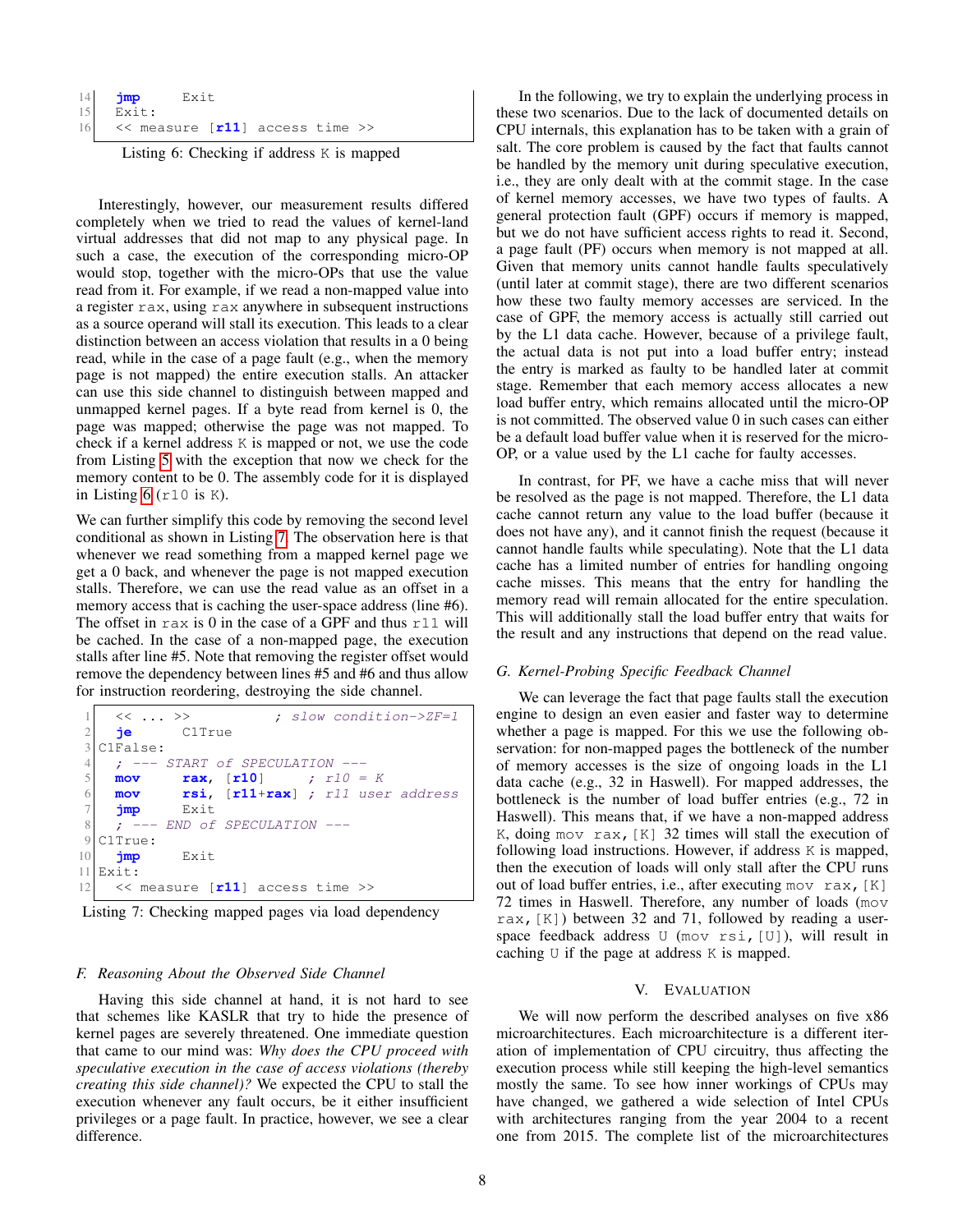<span id="page-8-0"></span>

| $\mu$ -arch. | <b>Model Name</b>                                      | Year |
|--------------|--------------------------------------------------------|------|
| Skylake      | Intel <sup>®</sup> Core <sup>™</sup> i5-6200U @2.30GHz | 2015 |
| Haswell      | Intel <sup>®</sup> Core <sup>™</sup> i5-4690 @3.50GHz  | 2013 |
| Sandy Bridge | Intel® Xeon® E5-2430 v2 @2.50GHz                       | 2011 |
| Nehalem      | Intel <sup>®</sup> Xeon <sup>®</sup> L5520 @2.27GHz    | 2008 |
| Prescott     | Intel <sup>®</sup> Xeon <sup>™</sup> 3.20GHz           | 2004 |

TABLE I: List of Intel's microarchitectures tested.

used in our experiments is shown in Table [I.](#page-8-0) Throughout the remaining paper, we will refer to each of the CPUs by its microarchitecture codename.

### *A. Revealing Microarchitecture Details*

As a first experiment, we applied several tests described in Section [IV](#page-4-0) to reveal the inner workings of the different architectures. That is, we experimentally reveal the static prediction strategy, the number of load buffer entries, and the maximum number of parallel cache misses. Table [II](#page-8-1) summarizes the outcomes of those measurements, showing that the various Intel architectures differ in their characteristics. The general trend is that both the number of load buffer entries and parallel loads increased over the years. For the static prediction pattern, there is a more coherent pattern: all microarchitectures except Sandy Bridge fall through forward jumps. We will use these architecture-dependent results to adapt the code snippets used in the following experiments, especially regarding prediction expectation and load buffer usage.

For Kernel ASLR derandomization we use both our attack techniques from Section [IV-E](#page-6-3) and Section [IV-F.](#page-7-0) In the following section we will present our findings.

## *B. Measuring the Execution Time*

In Section [IV](#page-4-0) we have described ways to identify whether a page is mapped or not. All feedback channels we presented relied on timing differences due to memory caching. To measure such time differences between cached and noncached memory accesses, we use hardware timestamp counters (rdtsc and rdtscp). Such counters deliver higher than nanosecond precision and are sufficient to differentiate the two cases. However, as these instructions could be reordered during the execution on a CPU, care needs to be taken to get the measurements as precise as possible. To this end, we resort to serializing instructions that avoid instruction reordering (in particular, we use cpuid). The code for measuring a memory access at address U is shown below:

<span id="page-8-2"></span>

| $\mathcal{R}$ | cpuid<br>rdtsc<br>mov<br>mov<br>rdtscp | $r11$ ,<br>rax<br>rax, $[U]$ | ; serializing point<br>; start measuring<br>; store measurement<br>; access memory<br>; end measuring |
|---------------|----------------------------------------|------------------------------|-------------------------------------------------------------------------------------------------------|
| 6<br>8        | mov<br>cpuid<br>sub                    | $r12$ , rax<br>$r12.$ $r11$  | ; store measurement<br>; serializing point<br>; $r12 - time \ntiff$                                   |

Listing 8: Measuring access time via timestamp counters.

<span id="page-8-1"></span>

| $\mu$ -arch. | FJ <sup>1</sup> | $LB2$ Entries | $PL^3$ |
|--------------|-----------------|---------------|--------|
| Skylake      | N               | 72            | 40     |
| Haswell      | N               | 72            | 32     |
| S-Bridge     | N               | 64            | 32     |
| Nehalem      | T               | 48            | 11     |
| Prescott     | N               |               | 19     |

TABLE II: Prediction behavior and characteristics.

<sup>1</sup>Forward Jump: Taken, Not taken, <sup>2</sup>Load Buffer, <sup>3</sup>Parallel Loads

The code in Listing [8](#page-8-2) performs the following steps (by line):

- 1) cpuid waits for all preceding instructions to finish before it gets executed. This introduces a serializing point to ensure that no instruction before it will get executed after.
- 2) rdtsc reads the initial counter value, which will be returned in rax:rdx register pair.
- 3) We are interested in smaller values that can fit in 32 bits and thus only store the lower part of it, i.e., eax, in r11.
- 4) We read the data at address U. This is the access for which we want to measure the time.
- 5) For the second measurement, we use the rdtscp instruction to get the final timestamp counter. rdtscp is specially designed to read the timestamp counter only after all memory operations before it are done, which exactly matches our needs.
- 6) We store the new counter value into  $r12$ .
- 7) To be sure that no consecutive instructions will be scheduled together with rdtscp instruction, we use another serializing point (cpuid).
- 8) Using the two timestamp values in  $r12$  and  $r11$ , we subtract them to get the difference.

This code allows us to measure only the time needed for memory access, without adding too much noise. For older CPUs that do not support rdtscp yet, we resort to using rdtsc for the second measurement as well and additionally preceding it with cpuid, so that rdtsc is not scheduled together with the memory access that we want to measure. By doing so we introduce another instruction (cpuid) in between two measurement points. This will add some overhead to the returned values. Nevertheless, the overhead will be included in both cached and non-cached memory accesses, and thus the difference will remain the same.

## *C. Differentiating Between Mapped/Unmapped Kernel Pages*

At this point we have all the prerequisites to measure timing differences accurately. We will now use this methodology to evaluate the feedback channels as proposed in Section [IV-B](#page-5-3) and Section [IV-G.](#page-7-2) We will first focus on the two feedback channels that cache a specific user-mode memory address. Given lack of conceptual differences, we will treat them equally in this section and benchmark the timing differences between accessing a cached (mapped kernel page) and noncached (non-mapped kernel page) address using the twolevel speculation method proposed in Section [IV-B1.](#page-5-4) Figure [2](#page-9-0) summarizes the timings, more specifically their minimum, median, and average values over 1000 runs. Given that we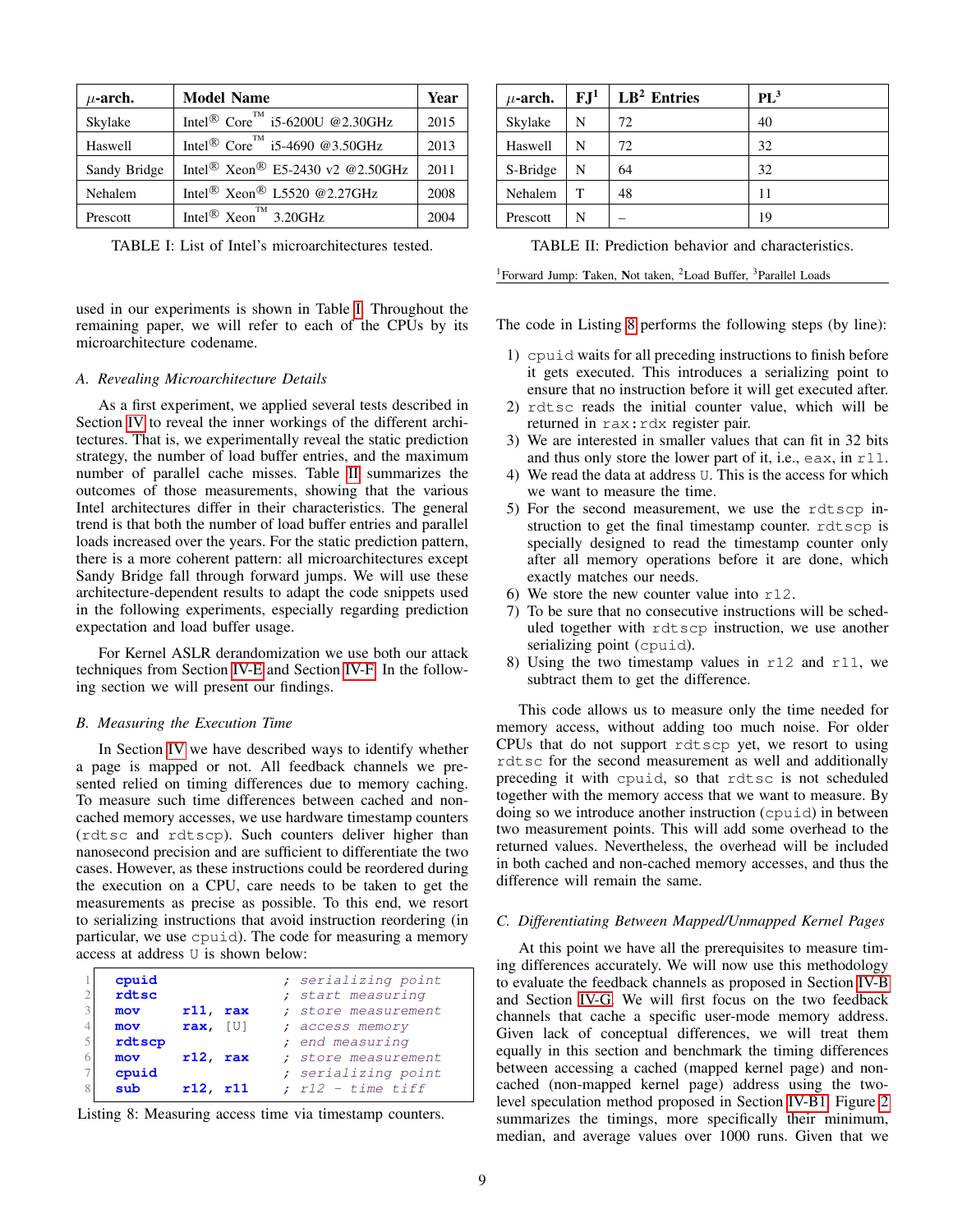<span id="page-9-0"></span>

Fig. 2: Results of the caching side channel. If left (mapped) and right (not mapped) deviate, feedback is reliable.

use rdtsc for measurements, the timings approximate the number of cycles<sup>[5](#page-9-1)</sup> for corresponding memory accesses. As we want to see whether memory is cached or not, we will later resort to the more reliable minimum values.

Figure [2](#page-9-0) clearly shows timing differences between mapped and non-mapped pages for most architectures. Two architectures are worth mentioning in particular, as their behavior differed from the others. In Nehalem, accessing a non-mapped memory page does not stall the dependent instructions in the pipeline; instead it would also return 0 as a value. Therefore, the technique defined in Section [IV-E](#page-6-3) (two-level speculation in Listing [6](#page-6-2) or dependent load in Listing [7\)](#page-7-1) will not work there. However, resource exhaustion of architectural buffers (Section [IV-F\)](#page-7-0) works seamlessly and we report these numbers instead. In particular, following Table [II,](#page-8-1) we used between 11 and 47 load instructions to the probed address followed by a caching instruction, as Nehalem features 11 parallel cache miss and 47 load buffer entries, respectively.

Prescott also prevents the first approach, as both faulting addresses stall the pipeline and therefore the caching instruction is not executed at all. Similarly, the resource exhaustion technique (Section [IV-F\)](#page-7-0) also fails. Regardless of the type of fault (i.e., page fault or access violation), consecutive load instructions are stalled after 19 faulty ones.

The flushing-based feedback channel turned out to be less reliable than caching-based feedback, as the minimum measurements did not show any measurable difference regardless of the branch condition. In the following, we will thus rely on the caching-based feedback channels that have shown to be accurate. Having said this, we observed significant timing differences between confirmed-but-halted speculative execution (via hlt) and mispredicted execution. For example, on Sandy Bridge, the median of 1000 measurements differed in 16 cycles, and also the average execution time on Nehalem was significantly slower for non-mapped pages. We refer the interested reader to Section [IX-A](#page-14-0) to see how and on which architectures one could use flushing-based feedback.

#### <span id="page-9-1"></span><sup>5</sup>http://www.forwardscattering.org/post/15

#### <span id="page-9-2"></span>*D. Breaking Linux KASLR*

By now, we can successfully identify whether a single kernel address space memory page is mapped, using any of our proposed approaches with equal success. The dependent load technique (as shown in Listing [7\)](#page-7-1) is by far the simplest means of doing so, considering that it uses only two instructions. We will thus use this test to derandomize KASLR on 64 bit Linux (Ubuntu 16.04 LTS; kernel 4.13.0) running on a 4 core Haswell CPU with 32GB RAM. Kernel ASLR is enabled in the OS by default, which, as described in Section [II-C,](#page-3-1) randomizes the location of the kernel image in the range from 0xffffffff**800**00000 to 0xffffffff**c00**00000. Given that the starting address of the image is aligned to 2MiB pages this results in 9 bits of randomness.

For the derandomization attack, we created an executable, which takes the probe address as an input and outputs the time it takes to access the user-mode memory address (i.e., the one that is being cached in the case of the mapped kernel page). To reduce the possible noise, we run the program twice per probed address and look at the minimum duration of the two runs. We use a single-threaded process to run the experiment. Increasing the number of parallel processes is possible, but would introduce noise because of hyper-threading, which would require more than two tests per probed address. According to our experiments, a single process running each probe twice showed the best compromise between efficiency and accuracy. Using the program as an oracle, we probe each possible address in the KASLR memory range with 2MiB increments (which corresponds to Linux KASLR's alignment size). In principle, this could be further improved with larger increments that take into account the size of the kernel image, or by using a binary (instead of linear) search. That is, note that we did not strive towards decreasing the search time, in order to find a generic solution that works with any kernel image size (even small ones). Still, using this naïve search, we reliably find every mapped 2MiB kernel page in 2.63 seconds on average.

We use the same approach to search for kernel modules, but modified the search area, given that the possible start address of modules is between 0xffffffffc0**000**000 and 0xffffffffc0**c00**000 (page-aligned). This gives us 3072 possible places where modules can be allocated (∼11 bits of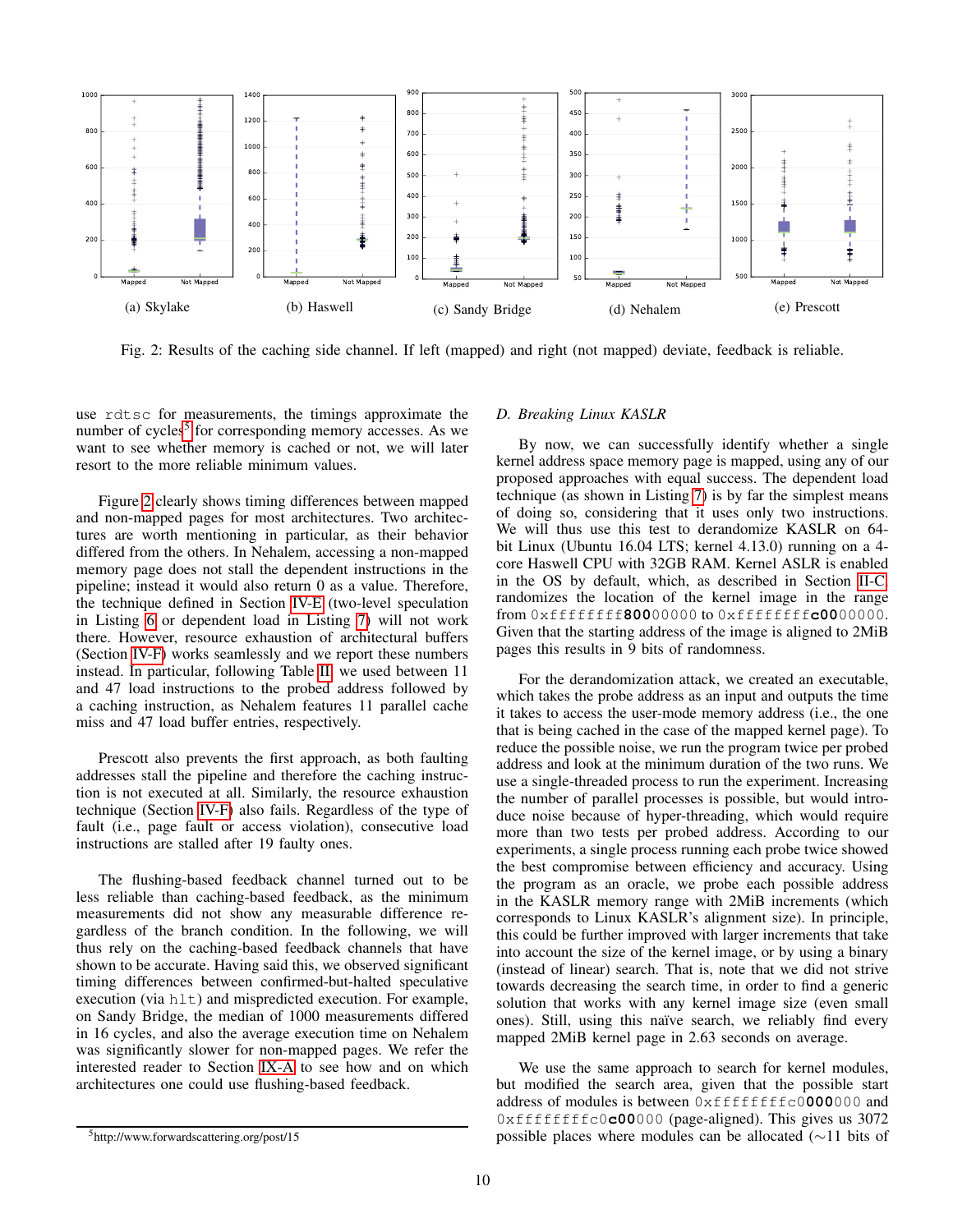entropy). Running the above experiment for modules with the modified parameters found all allocated pages for modules reliably in 14.70 seconds on average.

To evaluate the accuracy of this scheme, we ran the program 1000 times. We use the list of kernel pages in /sys/kernel/debug/kernel\_page\_tables as a ground truth to detect possible false positives and false negatives. Out of 1000 runs, our program always correctly identified 11 out of 11 kernel image pages. As for detecting loaded modules, our program successfully identified all 1316 mapped module pages in 968 out of 1000 runs. For the remaining 32 runs it only missed a single mapped page. Throughout the test run, our program did not report any false positives.

## *E. Breaking Linux KASLR in a VM*

So far we have constrained the proposed attacks to physical hardware, yet an attacker might be interested to abuse similar techniques in a virtualized environments. A core driver for the recent increase of virtualization was the CPUs' virtualization support, which made the execution more efficient. One of the features that hardware support nowadays is extended page tables (EPT), which adds another layer of translation to page tables in order to translate guest physical addresses into host physical pages. Requiring no hypervisor intervention to translate virtual addresses, we can use EPTs to mount our attack even on a VM. In our next experiment, we carry out our measurements on virtualized 64-bit Linux (Ubuntu 16.04 LTS; kernel 4.14.0) running on a 4-core Haswell CPU with 8GB of virtual RAM. For virtualization we use VirtualBox (Version 5.1.30) with hardware acceleration enabled (the default).

We ran the same measurements as we did for physical machines (Section [V-D\)](#page-9-2). As expected, a virtualized environment reduced the efficiency of our approach. Keeping the same parameters (i.e., 2 trials per probed address on a single core), the measurements took on average 2.51 seconds and 17.78 seconds to find mapped pages for the kernel image and loaded modules, respectively. Further, the precision of the approach was decreased, missing 47 out of 528 pages on average (min/max being 26 and 72 respectively, and median being 47) for modules, and missing 2 out of 11 pages on average for the kernel image.

To cope with this reduced accuracy, in a second experiment, we doubled the number of trials per probed address (i.e., 4 trials instead of 2). This significantly improved the precision of our approach; however, it also doubled the execution time. With increased trials, it takes on average 5.66 seconds to find the kernel image and 33.80 seconds to find the loaded modules. As for the precision of the attack, we observed on average 5 missed pages for modules (min/max being 0 and 52, respectively, and median being 4) and 1 missed page of the kernel image. Note, however, that despite the missed pages, it is trivial for an attacker to correctly identify the area of the kernel image if the two missing pages do not constitute pages at the edge of the image—which, given the overall size of the region found, can be easily verified. Additionally, one can probe for neighboring pages after the initial scan to find possible false negatives, or simply repeat measurements.

## *F. Breaking Windows KASLR*

After we have demonstrated how security guarantees of Linux KASLR are undermined with speculative execution, we will now turn to the Windows OS. We chose a Skylake CPU and Windows 10 (version 1709) for our evaluation. Despite being OS agnostic, we still had to adjust our test program for Windows. More specifically, we have to work around userland ASLR implementation differences between Windows and Linux. In contrast to Linux, which randomizes executables at every run, Windows randomizes them using a fixed seed determined at boot time. Consequently, running the same program multiple times does not randomize base addresses anymore, which we used to evade dynamic prediction. To solve the problem, we created a single executable probing multiple addresses one after another in consecutive speculative memory accesses, derandomizing the address space in a single run. As a side effect, this drastically improved the performance of our test program. Similar to our attack against Linux Kernel Section [V-D,](#page-9-2) we will also run this program as a single process, this time using just one probe per address.

The second challenge in Windows comes from KASLR itself. We observed that the kernel image is always loaded together with the hardware abstraction layer (HAL) module. However, the loading order is randomized (e.g., Kernel $\rightarrow$ HAL or HAL→Kernel). Additionally, although both the kernel image and HAL are allocated on consecutive large pages (pages that are 2MiB large instead of 4KiB), their entry points are randomized inside the large page and can start at any 4KiB boundary. Given that we can only probe for mapped pages, this attack only allows us find the base address of the large page containing the kernel image and HAL, and not their actual addresses. However, this still removes 18 bits of KASLR randomness and can be used in combination with other techniques (e.g., those discussed in Section [VII\)](#page-12-0) to break the remaining 9 bits (i.e., the 4KiB-aligned kernel offset).

According to Section [II-C,](#page-3-1) we scan the kernel address range from 0xfffff80000000000 to 0xfffff88000000000. Given the alignment of large pages, we step through the memory in 2MiB increments, giving us in total 262144 tries. We verified that only the kernel image would allocate five consecutive 2MiB pages and use this as its fingerprint. Running the experiment 100 times showed that the kernel image area in Windows can be found in under a second  $(0.55s)$  on average<sup>[6](#page-10-1)</sup>. Out of 1000 runs, all 5 pages were found 74 times, while missing a single page 15 times and missing two pages 11 times. Throughout the test run, we did not see any false positives.

## VI. DISCUSSION

## <span id="page-10-2"></span><span id="page-10-0"></span>*A. Security Implications of Speculative Execution*

We believe that showing how one can derandomize KASLR is just the tip of the iceberg of security implications that speculative execution may have. Executing arbitrary code on the CPU without consequences (such as segmentation faults), and being able to report results back is a powerful tool, which could have many different use cases. One such case is using the

<span id="page-10-1"></span><sup>&</sup>lt;sup>6</sup>Note that the additional overhead in Linux was due to loading and removing the executable for each memory probe, which could also be heavily optimized.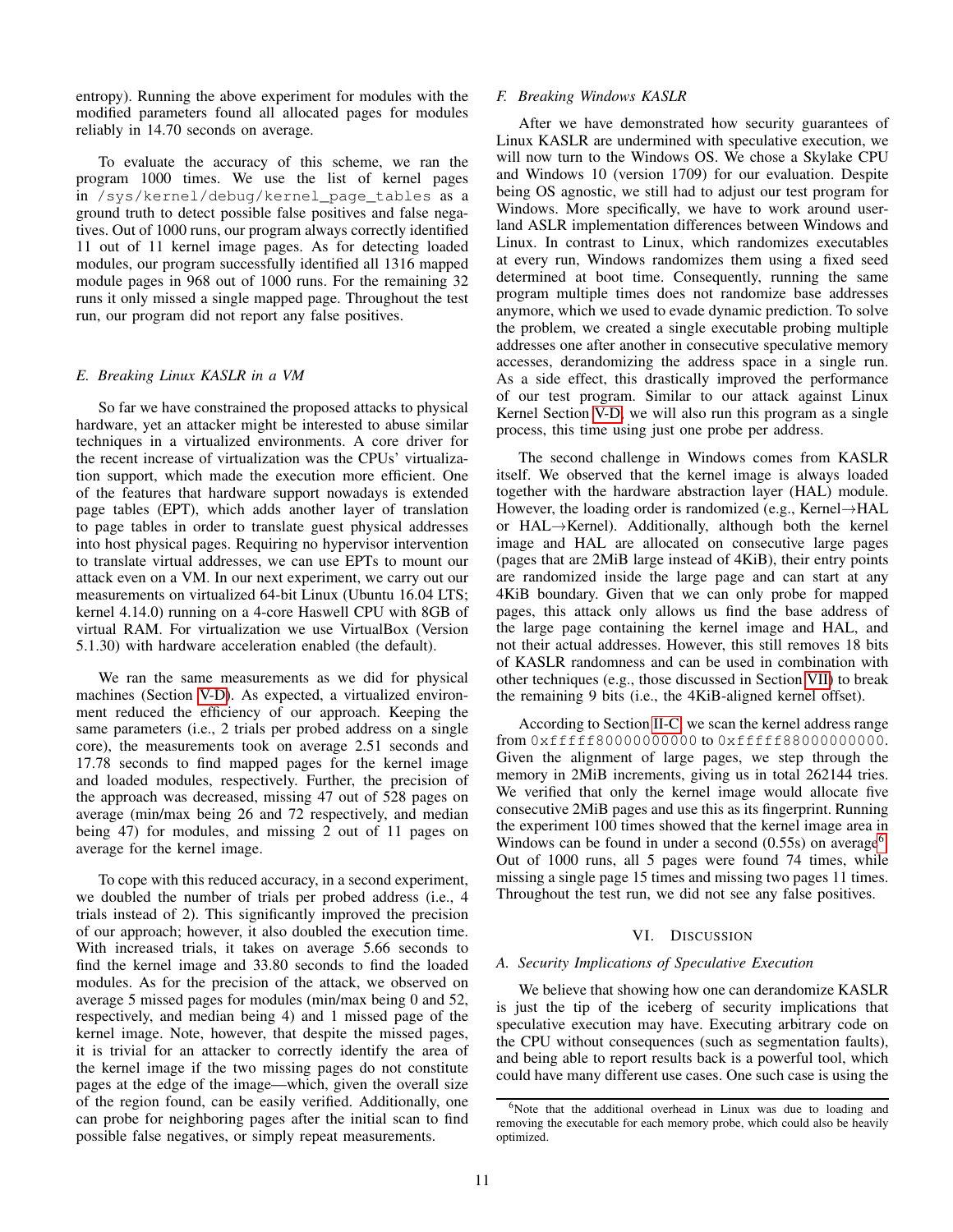arbitrary memory read technique (Section [IV-D\)](#page-6-4) from inside a restricted environment that sandboxes memory accesses using bounds checking. For example, consider a JavaScript execution environment in Web browsers that checks if memory accesses in attacker-controlled code target outside of a well-defined safe region (and thus should be rejected). Given that the majority of modern browsers compile JavaScript into native code, executing arbitrary code on a CPU is feasible even from web applications. Therefore, to gain arbitrary memory reads from inside JavaScript, one has to generate native code similar to that described in Section [IV-D.](#page-6-4) Such an attack could be simplified by using WebAssembly, which allows compilation of C/C++ programs into a WebAssembly byte code, which itself will be compiled into native code by browsers. We leave an evaluation of such attacks open for future work and hope that our analysis on speculative execution will foster new research to understand the full scope of the problem.

#### *B. Possible Mitigations*

We now turn to possible mitigation techniques that can be applied to make systems resistant to our attack.

Hardware Modifications: First, we discuss approaches that require hardware modifications. The naive approach would disable speculative execution altogether, which, however, would drastically reduce the performance of the CPU every branch instruction would stall the execution pipeline. A more reasonable approach would be to stall the execution when a privilege fault occurs. This successfully removes the information leak that we use to distinguish between mapped and non-mapped pages. However, this technique does not get rid of the general problem of side channels in speculative execution. We have already provided two feedback channels in Section [IV-B:](#page-5-3) (i) measuring the complete execution time and detecting difference of rollback complexity in case of mispredictions, (ii) and caching user-space memory. To defeat the former feedback channel, one would need to unify execution times for micro-OPs. Disabling the latter would require forbidding memory loads in speculative execution. However, given that memory accesses are already a bottleneck for modern CPUs, blocking their speculation will incur a significant slowdown. Note that merely disabling *nested* speculation would not remedy the problem, as one could cache two different memory pages based on the value to leak in firstlevel speculation. Summarizing, while mitigation in hardware is possible, added rigorous security would imply significant performance degradation.

Attack-Specific Defenses: Although the problem originates from hardware, some attack-specific mitigations can also be applied in software. One such mitigation against our KASLR attack is stronger kernel/user space isolation, which has been proposed multiple times [\[9\]](#page-13-17), [\[11\]](#page-13-18), [\[20\]](#page-13-9), [\[24\]](#page-13-19). The basic idea is to separate kernel and user address spaces into different virtual spaces. This would remove kernel addresses entirely from user-level page tables, thus making them inaccessible. The downside to this approach is the overhead caused by flushing translation lookaside buffers (TLBs) on every context switch from user to kernel mode. Alternatively, one could try to increase the entropy of KASLR, which however would only slow down the attack, and efficient binary search techniques would reduce the search effort to logarithmic complexity. Also, while any of this would mitigate leaks from kernel into user mode, as we have discussed in the previous subsection, even pure user-mode attacks can be of concern.

It seems more promising to hide the kernel content rather than just its existence. One such solution was recently implemented in OpenBSD and is dubbed Kernel Address Randomized Link (KARL). Instead of randomizing the base address of the kernel image, KARL randomizes the kernel's content (similar to proposed fine-grained randomization schemes in user space [\[21\]](#page-13-20), [\[29\]](#page-13-21), [\[35\]](#page-13-22)). At every system startup a new kernel image will be linked together by combining object files in a random order. Having a completely different layout at each boot forbids the attacker to predict the addresses of required code or data pieces. KARL thus withstands our proposed derandomization attack, as an attacker can only learn where the kernel is mapped, but not how it is laid out.

Compiler-Assisted Solutions: An interesting defense opens up in a setting where the attacker does not control the compiler that generates the measurement code. For example, consider a setting where an adversary can specify code that WebAssembly ultimately compiles into a byte code. Assume the attacker aims to read beyond a critical memory check via speculative execution. The compiler, assuming knowledge of such critical conditionals (e.g., by code annotations) could then create specific branches that are *guarded* against misuse. Listing [9](#page-11-0) shows an example of such a guarded conditional in a BTFNT setting for the compiled code snippet  $if$  (rax  $=$  somevar)  $\{ \ldots \}$  else  $\{ \ldots \}$ . To prevent speculative execution, a guard injects a backward jump that is *never* taken (line #4) in normal execution, but will be predicted effectively creating an infinite loop executed in speculative execution. This way an attacker has no possibility to inject code in the fall-through case that is executed speculatively.

```
cmp rax, [somevar]
2 je Equal
3 FallThrough1:
4 je FallThrough1 ; GUARD: backward jump
5 7 5 7 that is taken in BTFNT
6 ... ; code in else {} branch
7 jmp Exit
8 Equal:
     ...; code in if {} branch
```
Listing 9: A guarded conditional hinders static misprediction, assuming BTFNT in this example.

#### *C. Future Work*

Affected Vendors and ISAs: The focus of our experiments was Intel x86 CPUs. We have not tried to apply our speculative execution-based attacks against other architectures, but also have not seen any fundamental reasons why this should not be possible. For example, the CPUs of other CISC vendors like AMD also offer speculative execution engines that would open up similar side channels. In principle, even RISC processors like ARM-based CPUs feature speculative execution, such as Cortex-R processors [\[5\]](#page-13-23) or the Cortex-A57 in LG Nexus 5X smartphone [\[4\]](#page-13-24). Having said this, the inner workings of CPUs might differ significantly. For example, if a CPU does not feature nested speculation, the presented side channels require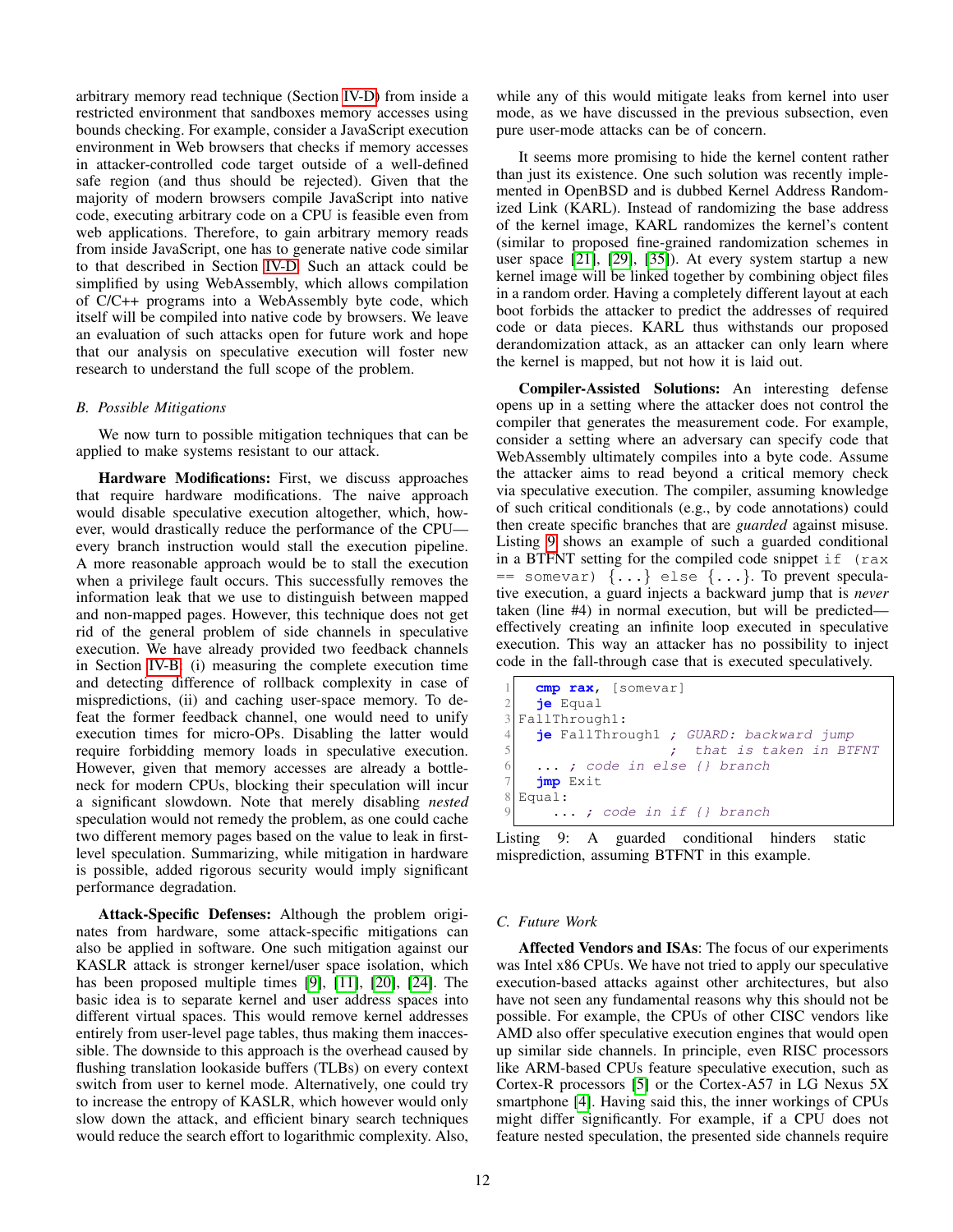adaptations. With this work, we have proposed several automated tests that identify whether a certain CPU is susceptible to speculation-based side channels. Using this test suite, we aim to broaden our analyses to other architectures in the future.

User-Mode Attacks: We have already conceptually described that user mode processes might also be at risk due to speculative execution (Section [VI-A\)](#page-10-2). In immediate future work, we plan to test whether sandboxed environments that allow attacker-controlled code to be JIT-compiled (in particular browsers) can be abused to read out-of-bounds. Such a proofof-concept will be a significant research and engineering effort on its own and is thus out of scope for this paper.

## VII. RELATED WORK

<span id="page-12-0"></span>In the following, we list some of the works that are related to our approach. This includes recent works targeting KASLR, but also side channels in general. We highlight that none of these works has proposed to use speculative execution for their side channels. In contrast, our work is the first to show how (i) speculation can be reliably abused to execute attackercontrolled code that is never executed without speculation, (ii) that such speculative execution is *not* free of side effects, as assumed so far, and (iii) that even modern KASLR implementations using a high entropy (such as in Windows) are undermined when facing speculation.

# *A. Using Hardware to Challenge (K)ASLR*

Hund *et al.* [\[17\]](#page-13-15) propose timing-based side channel attacks against KASLR. They describe three different scenarios, Cache Probing, Double Page Fault, and Cache Preloading, in which the attacker is able to leverage side-channels in the hardware to derandomize KASLR. The general observation of these attacks is that, even though the memory accesses in kernel space result in privilege faults, their corresponding cache/translation entries are still stored and allow faster consecutive accesses.

The translation cache side channel was further improved by Jang *et al.* [\[19\]](#page-13-16) by using Intel's TSX (Transactional Synchronization Extensions). TSX allows handling faulty memory accesses without OS intervention, reducing measurement noise. The authors managed map the whole kernel space, as well as distinguish their executable privileges.

Instead of accessing privileged memory pages directly, Gruss *et al.* [\[14\]](#page-13-14) suggest using prefetch instructions. Some of the advantages of prefetch instructions are that they do not cause page faults and ignore privilege checks, however, they still go through the same translation/lookup as regular memory access would, and thus leave a measurable trace behind.

Another KASLR derandomization attack, from Evtyushkin *et al.* [\[12\]](#page-13-13), is more related to our approach, in that it also used branch predictors. However, instead of abusing speculative execution to run arbitrary code without consequences, the authors try to cause collisions in branch target buffers (BTB) and thus leak the lower addresses of randomized pages.

Also user-space ASLR has been challenged by others. Gras *et al.* [\[13\]](#page-13-25) use MMU features to derandomize ASLR to mount an attack by executing JavaScript code on a victim's browsers.

Bosman *et al.* [\[7\]](#page-13-26) use the memory deduplication feature in operating systems to leak memory pointers from JavaScript, thus also resulting in successful ASLR derandomization (although the consequences of the complete attack were more significant than breaking ASLR). Similarly, Barresi *et al.* [\[6\]](#page-13-27) use memory deduplication in virtual machine monitors to leak the address space layout of neighbor VMs.

# *B. CPU-Related Side Channels*

The need to run multiple processes on the same machine creates a requirement to share limited resources among all of them. This opens an opportunity for an adversarial process to leak sensitive information about the environment by looking at the utilization of those resources. For example, instruction caches have been used to leak the information about the execution trace of co-existing programs on the same execution core [\[1\]](#page-13-28)–[\[3\]](#page-13-29), [\[8\]](#page-13-30), or even across different VMs on the same machine [\[38\]](#page-13-31), allowing the attacker to reconstruct sensitive information, e.g., private keys of cryptographic protocols.

In contrast to instruction caches, where the attacker recovers execution trace of the program, data cache attacks can reveal the patterns of data accesses of neighboring processes and thus reveal the underlying operation. These types of attacks have been shown to be successful in reconstructing different cryptographic secrets, such as AES keys [\[34\]](#page-13-32). Similarly, a lastlevel data cache side channel can be used reconstruct private keys [\[15\]](#page-13-33), or leak sensitive information across VMs, e.g., keystroke timings to snoop user-typed passwords in SSH [\[31\]](#page-13-34).

One of the techniques of leaking cache usage information in x86 is Flush&Reload attack [\[36\]](#page-13-35). In this attack, the attacker issues the clflush instruction to flush victim's cache lines. Measuring the same cache lines later will reveal if it has been accessed. However, Flush&Reload assumes that the attacker has access to victim's memory pages (e.g., via shared pages). Prime&Probe [\[26\]](#page-13-36), in contrast, does not require shared memory regions, and instead relies on cache collisions on shared caches between the attacker and the victim.

# VIII. CONCLUSION

Speculative execution has long been ignored by the security community, although it bares critical threats that undermine important assumptions of existing defensive schemes. We are the first to provide a comprehensive overview of the security implications. Such an understanding is crucial for security researchers to understand the guarantees of existing solutions. Our adversarial setting may seem contrived compared to usual threat models, as we assume that the attacker has influence on the code. However, we argue that the proposed side channels will highly influence existing defenses, such as conditionals that constrain unsafe code to certain memory regions especially in the realm of JIT compilation like in browsers. The recent rise of KASLR techniques demonstrates that abusing speculative execution is clearly a novel type of attack class that needs further considerations.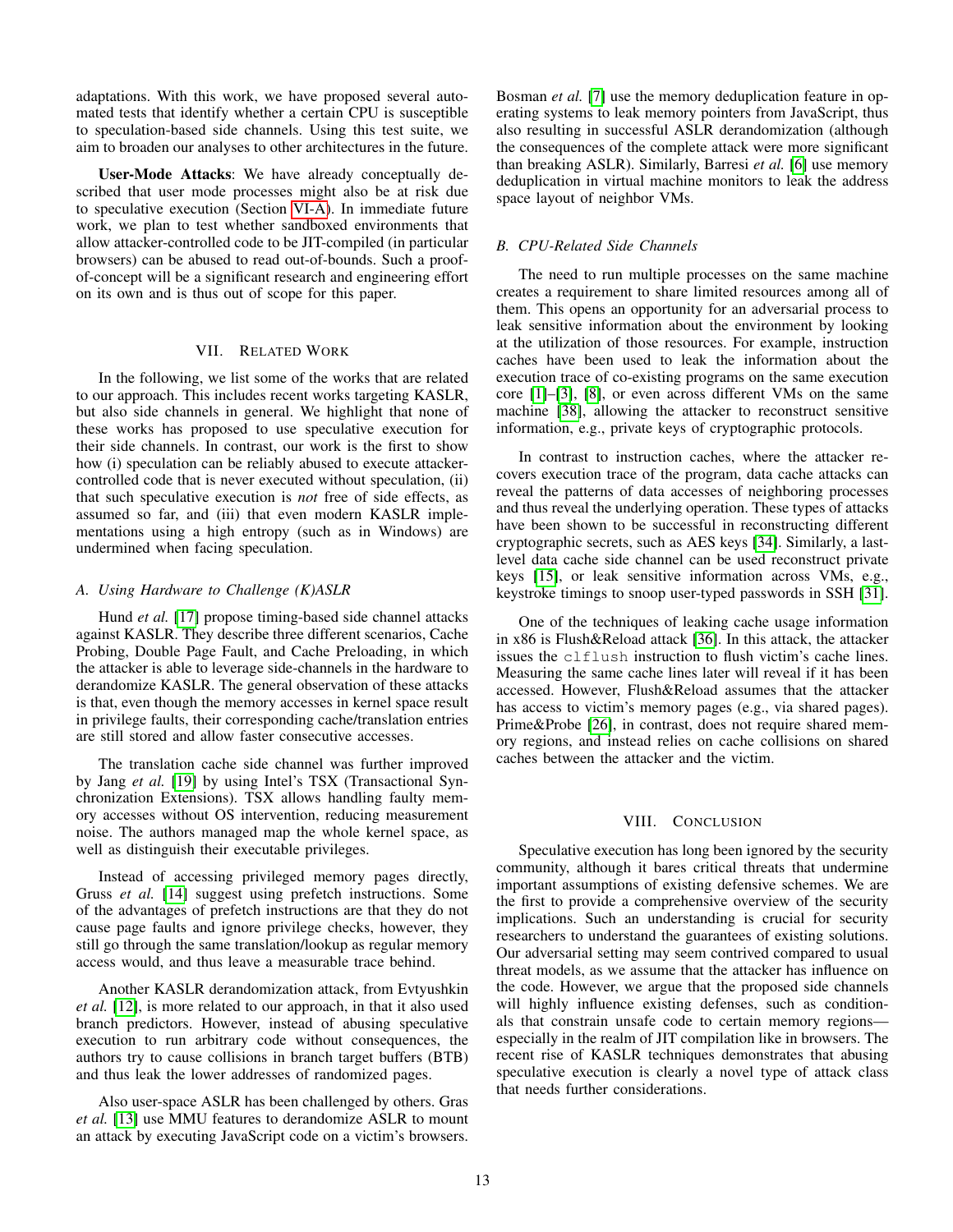#### **REFERENCES**

- <span id="page-13-28"></span>[1] O. Aciiçmez, "Yet another microarchitectural attack:: exploiting icache," in *Proceedings of the 2007 ACM workshop on Computer security architecture*. ACM, 2007, pp. 11–18.
- [2] O. Acıiçmez, B. B. Brumley, and P. Grabher, "New results on instruction cache attacks," in *CHES*, vol. 2010. Springer, 2010, pp. 110–124.
- <span id="page-13-29"></span>[3] O. Aciiçmez and W. Schindler, "A vulnerability in rsa implementations due to instruction cache analysis and its demonstration on openssl," in *CT-RSA*, vol. 8. Springer, 2008, pp. 256–273.
- <span id="page-13-24"></span>[4] ARM, "ARM Cortex-A57 MPCore Processor Technical Reference Manual." [Online]. Available: [http://infocenter.arm.com/help/index.jsp?](http://infocenter.arm.com/help/index.jsp?topic=/com.arm.doc.ddi0488c/BABHEHHA.html) [topic=/com.arm.doc.ddi0488c/BABHEHHA.html](http://infocenter.arm.com/help/index.jsp?topic=/com.arm.doc.ddi0488c/BABHEHHA.html)
- <span id="page-13-23"></span>[5] ——, "ARM Cortex-R7 MPCore, Technical Reference Manual." [Online]. Available:<https://static.docs.arm.com/ddi0458/c/DDI0458.pdf>
- <span id="page-13-27"></span>[6] A. Barresi, K. Razavi, M. Payer, and T. R. Gross, "CAIN: Silently breaking ASLR in the cloud," in *9th USENIX Workshop on Offensive Technologies (WOOT 15)*. Washington, D.C.: USENIX Association, 2015. [Online]. Available: [https://www.usenix.org/conference/woot15/](https://www.usenix.org/conference/woot15/workshop-program/presentation/barresi) [workshop-program/presentation/barresi](https://www.usenix.org/conference/woot15/workshop-program/presentation/barresi)
- <span id="page-13-26"></span>[7] E. Bosman, K. Razavi, H. Bos, and C. Giuffrida, "Dedup est machina: Memory deduplication as an advanced exploitation vector," in *Security and Privacy (SP), 2016 IEEE Symposium on*. IEEE, 2016, pp. 987– 1004.
- <span id="page-13-30"></span>[8] C. Chen, T. Wang, Y. Kou, X. Chen, and X. Li, "Improvement of tracedriven i-cache timing attack on the rsa algorithm," *Journal of Systems and Software*, vol. 86, no. 1, pp. 100–107, 2013.
- <span id="page-13-17"></span>[9] O. R. Chick, J. Snee, L. Carata, R. Sohan, A. Rice, and A. Hopper, "Shadow kernels: A general mechanism for kernel specialization."
- <span id="page-13-4"></span>[10] K. Cook, "Linux kernel aslr (kaslr)," *Linux Security Summit*, vol. 69, 2013.
- <span id="page-13-18"></span>[11] N. Dautenhahn, T. Kasampalis, W. Dietz, J. Criswell, and V. Adve, "Nested kernel: An operating system architecture for intra-kernel privilege separation," *ACM SIGPLAN Notices*, vol. 50, no. 4, pp. 191–206, 2015.
- <span id="page-13-13"></span>[12] D. Evtyushkin, D. Ponomarev, and N. Abu-Ghazaleh, "Jump over aslr: Attacking branch predictors to bypass aslr," in *Microarchitecture (MICRO), 2016 49th Annual IEEE/ACM International Symposium on*. IEEE, 2016, pp. 1–13.
- <span id="page-13-25"></span>[13] B. Gras, K. Razavi, E. Bosman, H. Bos, and C. Giuffrida, "Aslr on the line: Practical cache attacks on the mmu," *NDSS (Feb. 2017)*, 2017.
- <span id="page-13-14"></span>[14] D. Gruss, C. Maurice, A. Fogh, M. Lipp, and S. Mangard, "Prefetch side-channel attacks: Bypassing smap and kernel aslr," in *Proceedings of the 2016 ACM SIGSAC Conference on Computer and Communications Security*. ACM, 2016, pp. 368–379.
- <span id="page-13-33"></span>[15] D. Gullasch, E. Bangerter, and S. Krenn, "Cache games–bringing access-based cache attacks on aes to practice," in *Security and Privacy (SP), 2011 IEEE Symposium on*. IEEE, 2011, pp. 490–505.
- <span id="page-13-8"></span>[16] R. Hund, T. Holz, and F. C. Freiling, "Return-oriented rootkits: Bypassing kernel code integrity protection mechanisms," in *USENIX Security Symposium*, 2009, pp. 383–398.
- <span id="page-13-15"></span>[17] R. Hund, C. Willems, and T. Holz, "Practical timing side channel attacks against kernel space aslr," in *Security and Privacy (SP), 2013 IEEE Symposium on*. IEEE, 2013, pp. 191–205.
- <span id="page-13-5"></span>[18] Intel, "Intel 64 and IA-32 Architectures Optimization Reference Manual." [Online]. Available: [https ://](https://www.intel.com/content/dam/www/public/us/en/documents/manuals/64-ia-32-architectures-optimization-manual.pdf) [www.intel.com/content/dam/www/public/us/en/documents/manuals/](https://www.intel.com/content/dam/www/public/us/en/documents/manuals/64-ia-32-architectures-optimization-manual.pdf) [64-ia-32-architectures-optimization-manual.pdf](https://www.intel.com/content/dam/www/public/us/en/documents/manuals/64-ia-32-architectures-optimization-manual.pdf)
- <span id="page-13-16"></span>[19] Y. Jang, S. Lee, and T. Kim, "Breaking kernel address space layout randomization with intel tsx," in *Proceedings of the 2016 ACM SIGSAC Conference on Computer and Communications Security*. ACM, 2016, pp. 380–392.
- <span id="page-13-9"></span>[20] V. P. Kemerlis, M. Polychronakis, and A. D. Keromytis, "ret2dir: Rethinking kernel isolation." in *USENIX Security Symposium*, 2014, pp. 957–972.
- <span id="page-13-20"></span>[21] C. Kil, J. Jun, C. Bookholt, J. Xu, and P. Ning, "Address Space Layout Permutation (ASLP): Towards Fine-Grained Randomization of Commodity Software," in *Proceedings of the 22Nd Annual Computer Security Applications Conference*, ser. ACSAC '06, Washington, DC, 2006. [Online]. Available:<http://dx.doi.org/10.1109/ACSAC.2006.9>
- <span id="page-13-1"></span>[22] P. Kocher, D. Genkin, D. Gruss, W. Haas, M. Hamburg, M. Lipp, S. Mangard, T. Prescher, M. Schwarz, and Y. Yarom, "Spectre attacks: Exploiting speculative execution," *ArXiv e-prints*, Jan. 2018.
- <span id="page-13-2"></span>[23] P. Koppe, B. Kollenda, M. Fyrbiak, C. Kison, R. Gawlik, C. Paar, and T. Holz, "Reverse engineering x86 processor microcode," in *26th USENIX Security Symposium (USENIX Security 17)*. Vancouver, BC: USENIX Association, 2017, pp. 1163–1180. [Online]. Available: [https://www.usenix.org/conference/usenixsecurity17/technical-sessions/](https://www.usenix.org/conference/usenixsecurity17/technical-sessions/presentation/koppe) [presentation/koppe](https://www.usenix.org/conference/usenixsecurity17/technical-sessions/presentation/koppe)
- <span id="page-13-19"></span>[24] A. Kurmus and R. Zippel, "A tale of two kernels: Towards ending kernel hardening wars with split kernel," in *Proceedings of the 2014 ACM SIGSAC Conference on Computer and Communications Security*. ACM, 2014, pp. 1366–1377.
- <span id="page-13-0"></span>[25] M. Lipp, M. Schwarz, D. Gruss, T. Prescher, W. Haas, S. Mangard, P. Kocher, D. Genkin, Y. Yarom, and M. Hamburg, "Meltdown," *ArXiv e-prints*, Jan. 2018.
- <span id="page-13-36"></span>[26] F. Liu, Y. Yarom, Q. Ge, G. Heiser, and R. B. Lee, "Last-level cache side-channel attacks are practical," in *Security and Privacy (SP), 2015 IEEE Symposium on*. IEEE, 2015, pp. 605–622.
- <span id="page-13-3"></span>[27] S. Manne, A. Klauser, and D. Grunwald, "Pipeline gating: Speculation control for energy reduction," in *ACM SIGARCH Computer Architecture News*, vol. 26, no. 3. IEEE Computer Society, 1998, pp. 132–141.
- <span id="page-13-10"></span>[28] P. Oester, "Dirty COW." [Online]. Available: [https://www.exploit-db.](https://www.exploit-db.com/exploits/40611/) [com/exploits/40611/](https://www.exploit-db.com/exploits/40611/)
- <span id="page-13-21"></span>[29] V. Pappas, M. Polychronakis, and A. D. Keromytis, "Smashing the Gadgets: Hindering Return-Oriented Programming Using In-place Code Randomization," in *Proceedings of the 2012 IEEE Symposium on Security and Privacy*, ser. SP '12, Washington, DC, USA, 2012. [Online]. Available:<http://dx.doi.org/10.1109/SP.2012.41>
- <span id="page-13-11"></span>[30] G. S. Research, "Rowhammer Privilege Escalation ." [Online]. Available:<https://www.exploit-db.com/exploits/40611/>
- <span id="page-13-34"></span>[31] T. Ristenpart, E. Tromer, H. Shacham, and S. Savage, "Hey, you, get off of my cloud: exploring information leakage in third-party compute clouds," in *Proceedings of the 16th ACM conference on Computer and communications security*. ACM, 2009, pp. 199–212.
- <span id="page-13-12"></span>[32] W. Song, H. Choi, J. Kim, E. Kim, Y. Kim, and J. Kim, "Pikit: A new kernel-independent processor-interconnect rootkit." in *USENIX Security Symposium*, 2016, pp. 37–51.
- <span id="page-13-7"></span>[33] P. Team, "Address Space Layout Randomization (ASLR)." [Online]. Available:<http://pax.grsecurity.net/docs/aslr.txt>
- <span id="page-13-32"></span>[34] E. Tromer, D. A. Osvik, and A. Shamir, "Efficient cache attacks on aes, and countermeasures," *Journal of Cryptology*, vol. 23, no. 1, pp. 37–71, 2010.
- <span id="page-13-22"></span>[35] R. Wartell, V. Mohan, K. W. Hamlen, and Z. Lin, "Binary Stirring: Self-randomizing Instruction Addresses of Legacy x86 Binary Code," in *Proceedings of the 2012 ACM Conference on Computer and Communications Security*, ser. CCS '12. New York, NY, USA: ACM, 2012, pp. 157–168. [Online]. Available: <http://doi.acm.org/10.1145/2382196.2382216>
- <span id="page-13-35"></span>[36] Y. Yarom and K. Falkner, "Flush+ reload: A high resolution, low noise, l3 cache side-channel attack." in *USENIX Security Symposium*, 2014, pp. 719–732.
- <span id="page-13-6"></span>[37] T.-Y. Yeh and Y. N. Patt, "Alternative implementations of two-level adaptive branch prediction," in *ACM SIGARCH Computer Architecture News*, vol. 20, no. 2. ACM, 1992, pp. 124–134.
- <span id="page-13-31"></span>[38] Y. Zhang, A. Juels, M. K. Reiter, and T. Ristenpart, "Cross-vm side channels and their use to extract private keys," in *Proceedings of the 2012 ACM conference on Computer and communications security*. ACM, 2012, pp. 305–316.